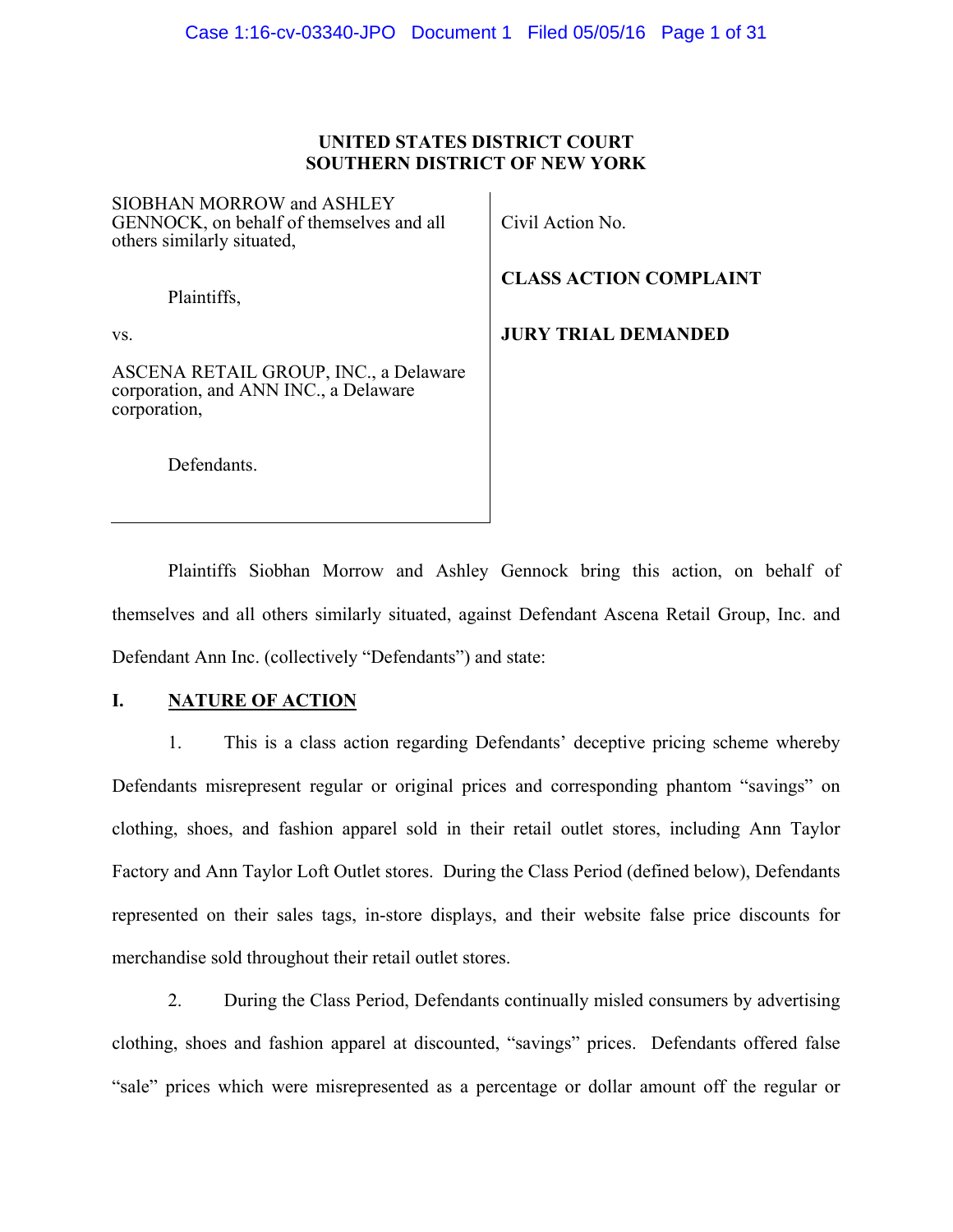#### Case 1:16-cv-03340-JPO Document 1 Filed 05/05/16 Page 2 of 31

original retail prices from which the "savings" was discounted. The represented discounts were nothing more than mere phantom markdowns because the represented regular or original prices were artificially inflated and were never the original prices for clothing, shoes and fashion apparel sold at Defendants' retail outlet stores. In addition, the represented regular or original prices were not the prevailing retail prices within three months next immediately preceding the publication of the advertised former prices, as required by California law.

3. Through their deceptive pricing scheme, Defendants uniformly represent and convey to consumers through their sales tags, in-store displays, promotional materials and print advertisements. For example, in Defendants' retail outlet stores, the pricing scheme is prominently displayed, advertising deep discounts, including "50% off" and "40% off" various items throughout the store.

4. The regular or original price never existed and/or did not constitute the prevailing retail prices for such products within the three months immediately preceding the publication of the sales tag. Defendants sell their own, exclusive, branded products. There is no other regular or original price for the products being sold other than the price set at Defendants' retail outlet stores. The difference between the "sale" and regular or original price is a false savings percentage used to lure consumers into purchasing products they believe are significantly discounted.

5. Through their deceptive pricing scheme Defendants violated, and continue to violate California, Pennsylvania, federal, and other state law prohibiting advertising goods for sale as discounted from former prices which are false, and prohibiting misleading statements about the existence and amount of price reductions. Specifically, Defendants violated, and continue to violate, California's Business & Professions Code §§17200, *et seq.* (the "UCL"),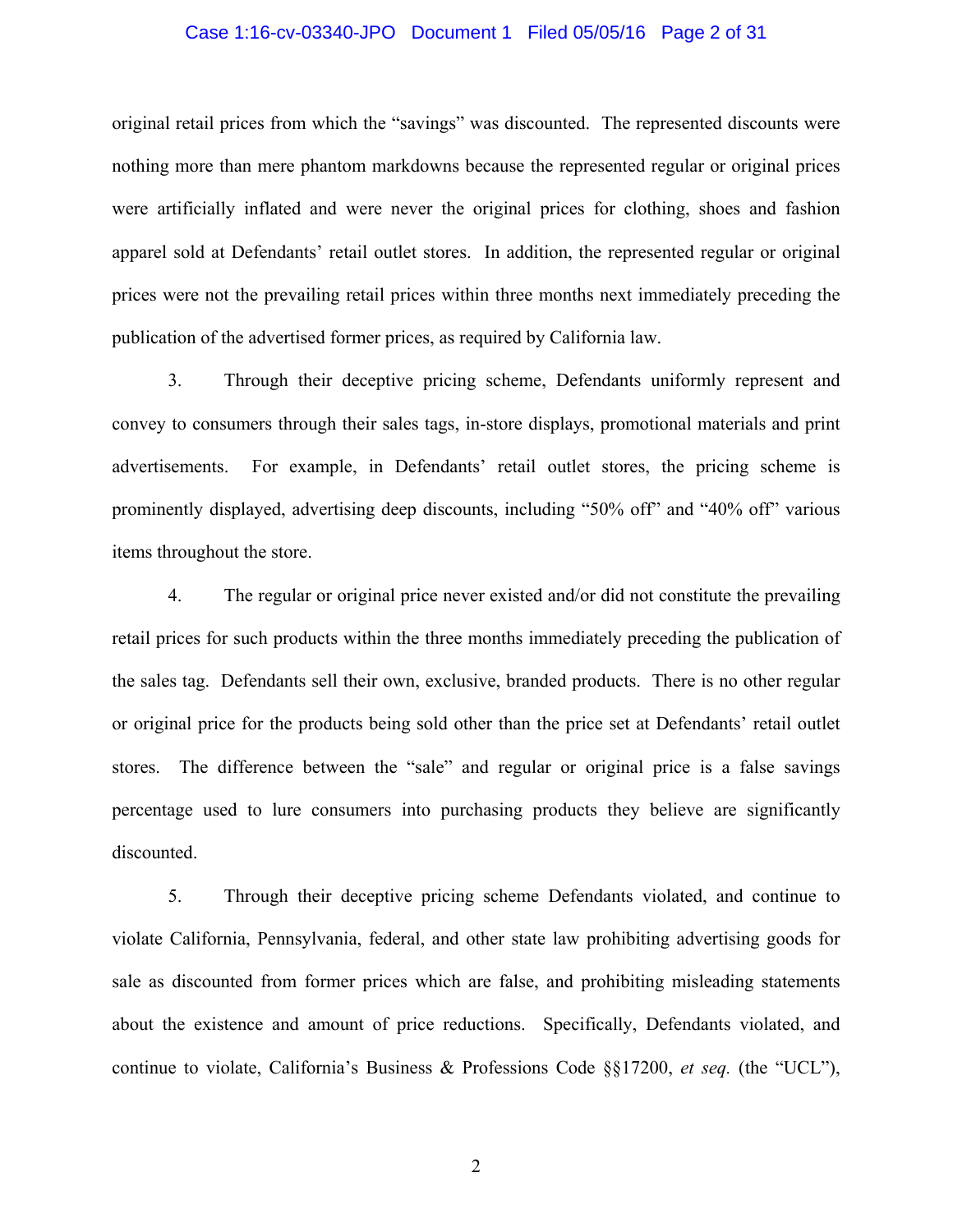#### Case 1:16-cv-03340-JPO Document 1 Filed 05/05/16 Page 3 of 31

California's Business & Professions Code §§17500, *et seq.* (the "FAL"), the California Consumers' Legal Remedies Act, California Civil Code §§1750, *et seq.* (the "CLRA"), Pennsylvania's Unfair Trade Practices & Consumer Protection Law, 73 Pa. Stat. §§201-1, *et seq.* (the "UTPCPL"), the Federal Trade Commission Act ("FTCA"), which prohibits "unfair or deceptive acts or practices in or affecting commerce" (15 U.S.C. §45(a)(1)) and dissemination of false advertisements. 15 U.S.C. §52(a).

6. Plaintiffs bring this action on behalf of themselves and other similarly situated consumers who have purchased one or more items of clothing, shoes, or fashion apparel at Defendants' retail outlet stores that were deceptively represented as discounted from false regular or original former prices in order to halt the dissemination of this false, misleading, and deceptive price scheme, correct the false and misleading perception it has created in the minds of consumers, and obtain redress for those who have purchased products resulting from this scheme. Given that Defendants' conduct is pervasive and ongoing to this day, Plaintiffs seek to permanently enjoin Defendants from using deceptive pricing regarding retail price comparisons, including but not limited to such pricing contained on the sales tags, in-store displays, and online. Further, Plaintiffs seek to obtain damages, restitution, and other appropriate relief in the amount by which Defendants were unjustly enriched as a result of their sales of merchandise offered at a false discount. Finally, Plaintiffs seek reasonable attorneys' fees pursuant to California Code of Civil Procedure §1021.5, as this lawsuit seeks the enforcement of an important right affecting the public interest and satisfies the statutory requirements for an award of attorneys' fees.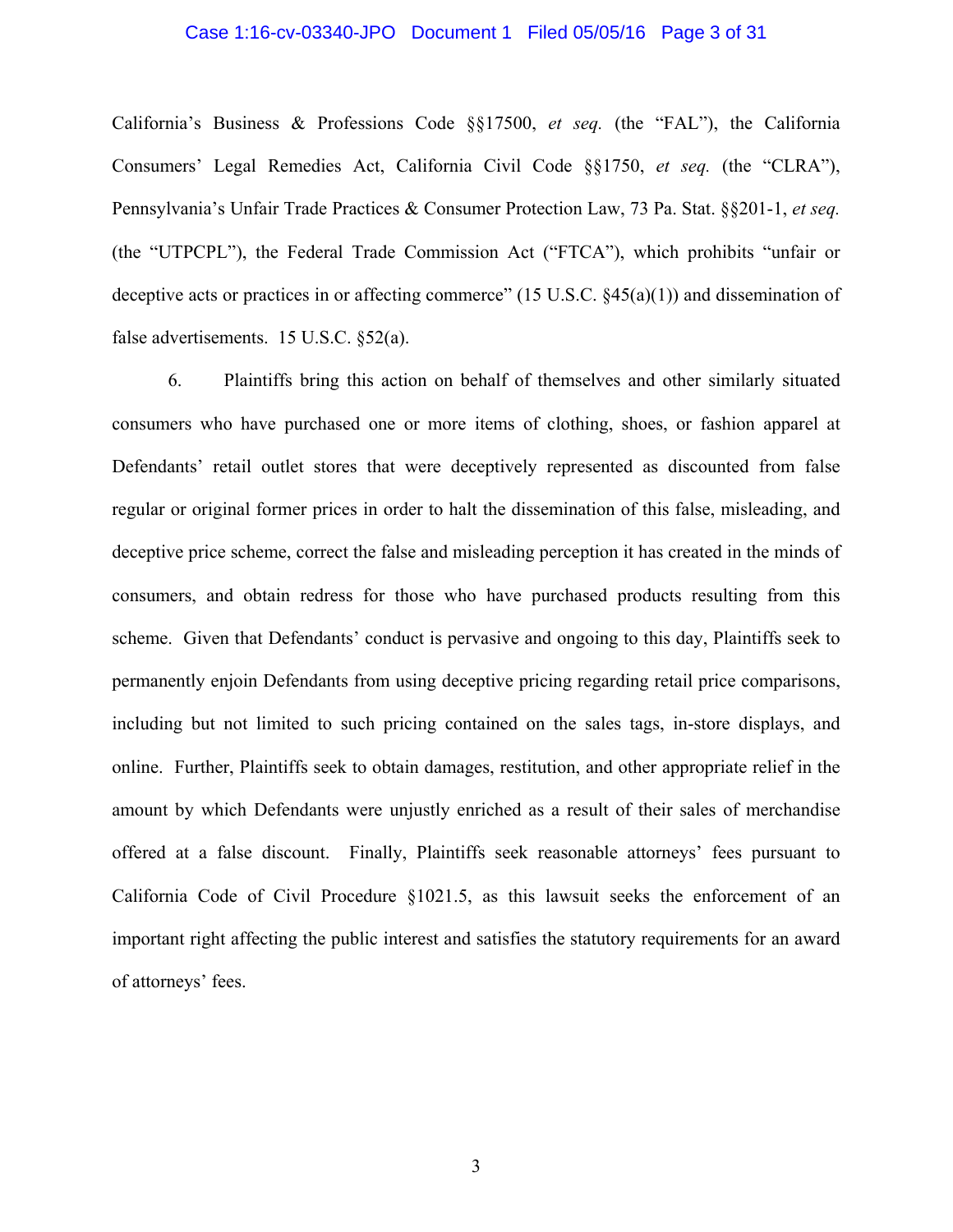### **II.** JURISDICTION AND VENUE

7. This Court has original jurisdiction of this Action pursuant to the Class Action Fairness Act, 28 U.S.C §1332 (d)(2) and (6). The matter in controversy, exclusive of interest and costs, exceeds the sum or value of \$5,000,000 and at least some members of the proposed Classes have a different citizenship from Defendants.

8. The Southern District of New York has personal jurisdiction over the Defendants named in this action because Defendants are corporations or other business entities authorized to conduct, and do conduct business, in the State of New York. Defendant Ann Inc. maintains its headquarters in New York and Defendant Ascena Retail Group, Inc. is registered with the New York Secretary of State to do sufficient business with sufficient minimum contacts in New York. Defendants are registered to do business in New York, Defendants intentionally avail themselves of the New York market through the ownership and operation of numerous retail outlet Ann Taylor Factory and Ann Taylor Loft Outlet stores, and other retail outlet stores within the State of New York.

9. Venue is proper under 18 U.S.C. §1391 because Defendant Ann Inc. is headquartered in this District and a substantial part of the events, acts, and omissions giving rise to Plaintiffs' claims occurred in this District, including the creation of the scheme alleged in this Complaint.

### **III. PARTIES**

### **I. Plaintiffs**

10. Siobhan Morrow ("Plaintiff Morrow") resides in San Diego, California. Plaintiff Morrow, in reliance on Defendants' false and deceptive pricing scheme, purchased a pair of pants for herself for \$39.99 on or around November 13, 2015 at an Ann Taylor Factory Store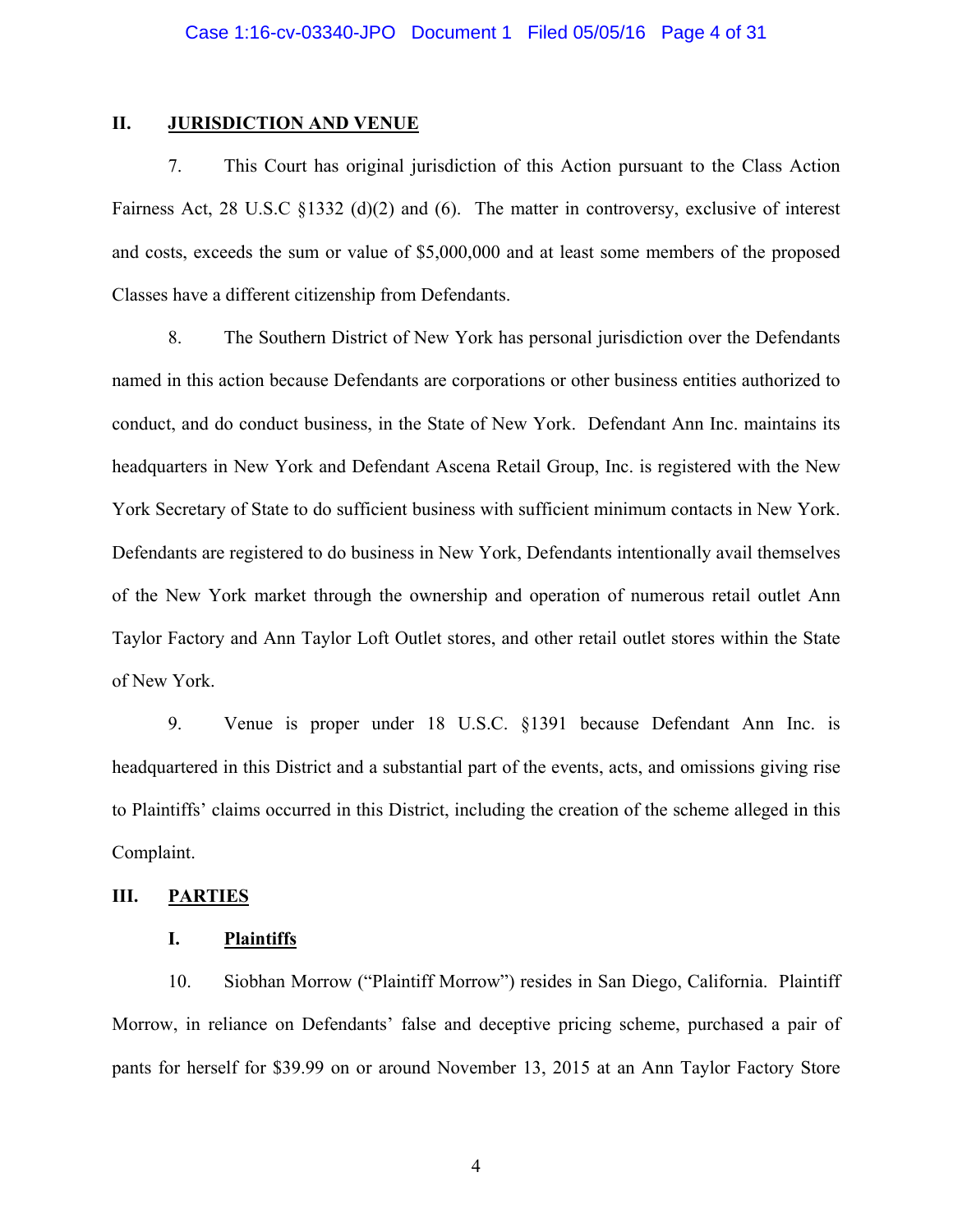#### Case 1:16-cv-03340-JPO Document 1 Filed 05/05/16 Page 5 of 31

located in San Diego, California. The pair of pants was advertised on the sales tag and in-store display as having an original price of \$79.99. That price was discounted and represented on the sales tag and in-store display to Plaintiff as "50% off" according to the price tag and related signage. However, this product was never offered for sale at \$79.99 at Defendants' retail outlet store, nor was it offered at that price within the 90-day time period immediately preceding Plaintiff Morrow's purchase. Therefore, Ms. Morrow was damaged by her purchase of the product.

11. Ashley Gennock ("Plaintiff Gennock") resides in New Castle, Pennsylvania. Plaintiff Gennock, in reliance on Defendants' false and deceptive pricing scheme, purchased a pair of pants for herself for \$39.99 on or around April 11, 2016 at an Ann Taylor Factory Store located in Grove City, Pennsylvania. The pair of pants was advertised on the sales tag and instore display as having an original price of \$79.99. That price was discounted and represented to Plaintiff Gennock as "50% off" according to the price tag and related signage. However, this product was never offered for sale at \$79.99 at Defendants' retail outlet store. Additionally, on or around April 15, 2016, Plaintiff Gennock purchased two knit fashion tops for herself for \$20.99 each at an Ann Taylor Loft Outlet Store located in Grove City, Pennsylvania. The knit tops were advertised on the sales tags and in-store display as having an original price of \$34.99. That price was discounted and represented to Plaintiff Gennock as "40% off" according to the price tag and related signage. However, this product was never offered for sale at \$34.99 at Defendants' retail outlet store. Therefore, Ms. Gennock was damaged by her purchase of these products.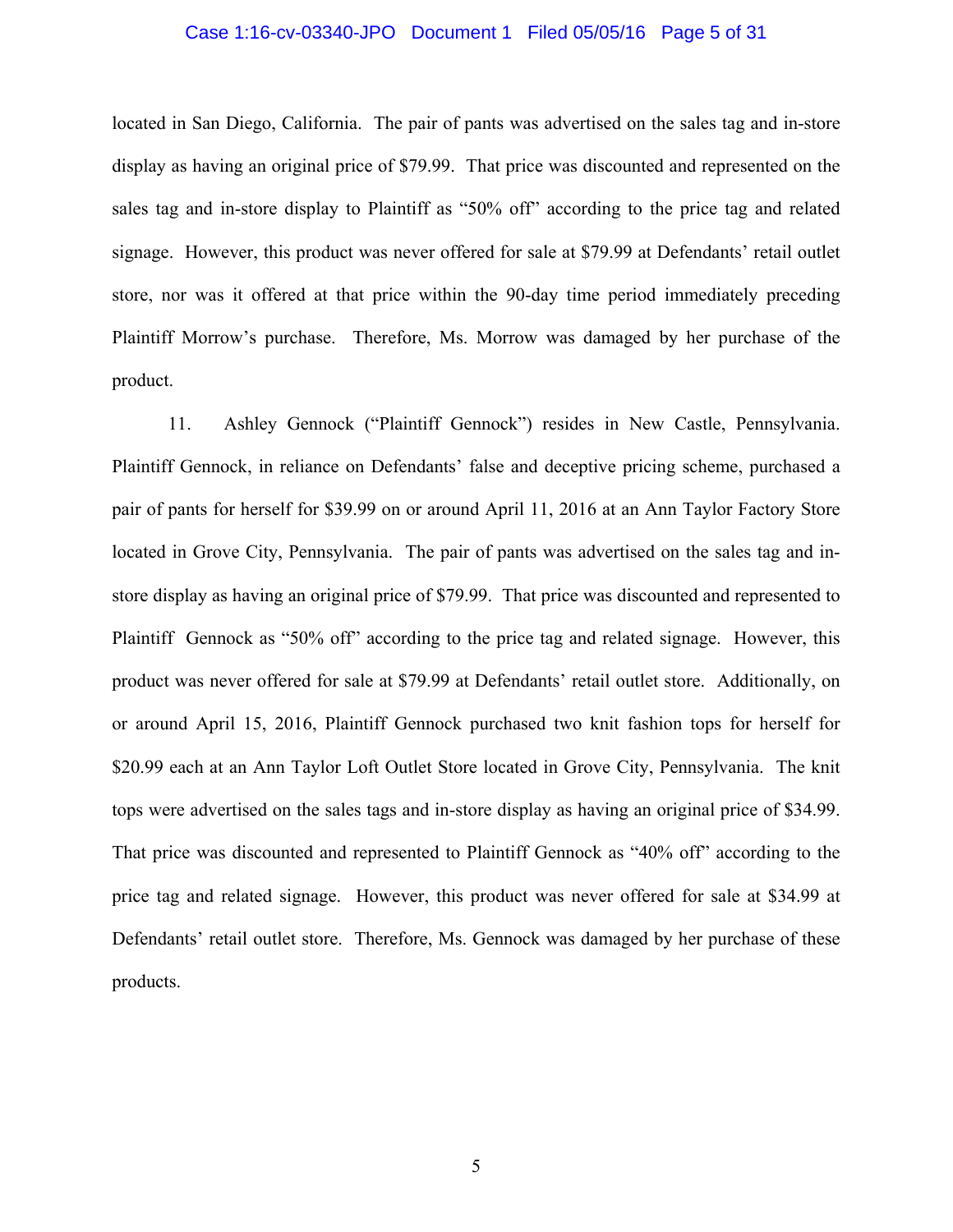### **II. Defendants**

12. Defendants operate Ann Taylor and related outlet Ann Taylor Factory and Ann Taylor Loft Outlet stores as well as the anntaylor.com website, and advertise, market, distribute, and/or sell clothing and accessories in California, Pennsylvania, and throughout the United States.

13. Ascena Retail Group, Inc. ("Defendant Ascena"), is a Delaware corporation with its principle executive offices located at 933 MacArthur Boulevard, Mahwah, New Jersey. According to Defendant Ascena's Form 10-K filed with the Securities and Exchange Commission for the fiscal year ending July 25, 2015, Ascena Retail Group, Inc. is a national specialty retailer offering clothing, shoes and accessories for missy and plus-size women, through its 100% owned subsidiaries. On August 21, 2015, Defendant Ascena acquired Ann Inc. along with its subsidiaries Ann Taylor, LOFT and Lou & Grey brands. Defendant Ascena is registered with the New York State Division of Corporations to do business in New York.

14. Defendant Ann Inc. ("Defendant Ann") is a Delaware corporation with its principle executive offices located at 7 Times Square, New York, New York. Defendant Ann is a wholly-owned subsidiary of Defendant Ascena. Defendant Ann, through its wholly-owned subsidiaries, is a leading national specialty retailer of women's apparel, shoes and accessories, sold primarily under the "Ann Taylor" and "LOFT" brands, and its executives and principle offices are located in New York and the conduct and practices at issue in this litigation emanates from New York. Defendant Ann's employees relating to pricing, merchandising, procurement, marketing, including Defendant Ann's Planning and Allocation and Inventory Strategy, Pricing & Reporting departments are located in New York. Defendant Ann is registered with the New York State Division of Corporations to do business in New York.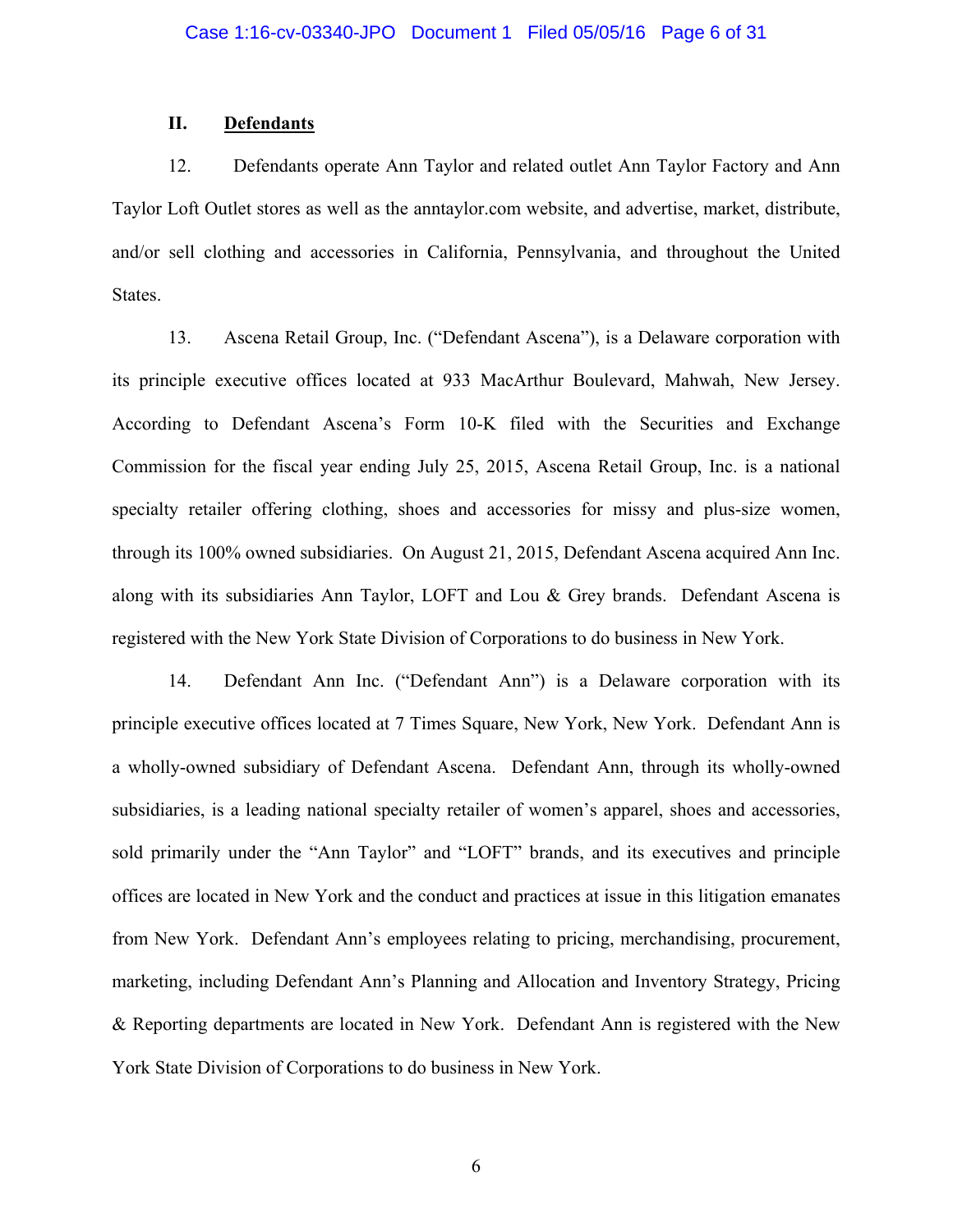## **IV. FACTUAL BACKGROUND**

15. On or around November 13, 2015, Plaintiff Morrow went shopping at the Las Americas Premium Outlets in San Diego, California to purchase clothing and related apparel for herself and her family. Upon examining a particular pair of women's "M Pants" at the Ann Taylor Factory store, she observed that the pants were advertised at "50% off." Plaintiff Morrow observed signage within the store and the price tag on the pants, which represented that the pants were "50% off." Believing that she was receiving a significant value by purchasing a pair of pants for \$39.99 that were originally priced at \$79.99, she decided to purchase the pants and proceeded to the cash register where she did in fact purchase the pants.

16. Specifically, relying upon Defendants' misrepresentations and false and deceptive advertising, Plaintiff Morrow purchased the pants for \$39.99 on sale from a regular or original price of \$79.99. Indeed, the receipt for the pants claimed that they were originally \$79.99 and stated: "YOU SAVED 40.00." Plaintiff Morrow relied on the price tag that indicated the original or regular price of the pants was "\$79.99", and that they were being offered at a discount, described as "79.99 – 40.00 Special % Off Total." These purported regular or original prices and corresponding price "discounts" and savings were false and misleading, as the prevailing retail price for the "M Pants" during the three months immediately prior to Plaintiff Morrow's purchase was not the \$79.99 price advertised by Defendants.

17. On or around April 11, 2016, Plaintiff Gennock went shopping at the Grove City Premium Outlets in Grove City, Pennsylvania to purchase clothing and related apparel for herself. Upon examining a particular pair of women's "M Pants" at the Ann Taylor Factory store, she observed that the pants were advertised at "50% off." Plaintiff Gennock observed signage within the store and the price tag on the pants which represented that the pants were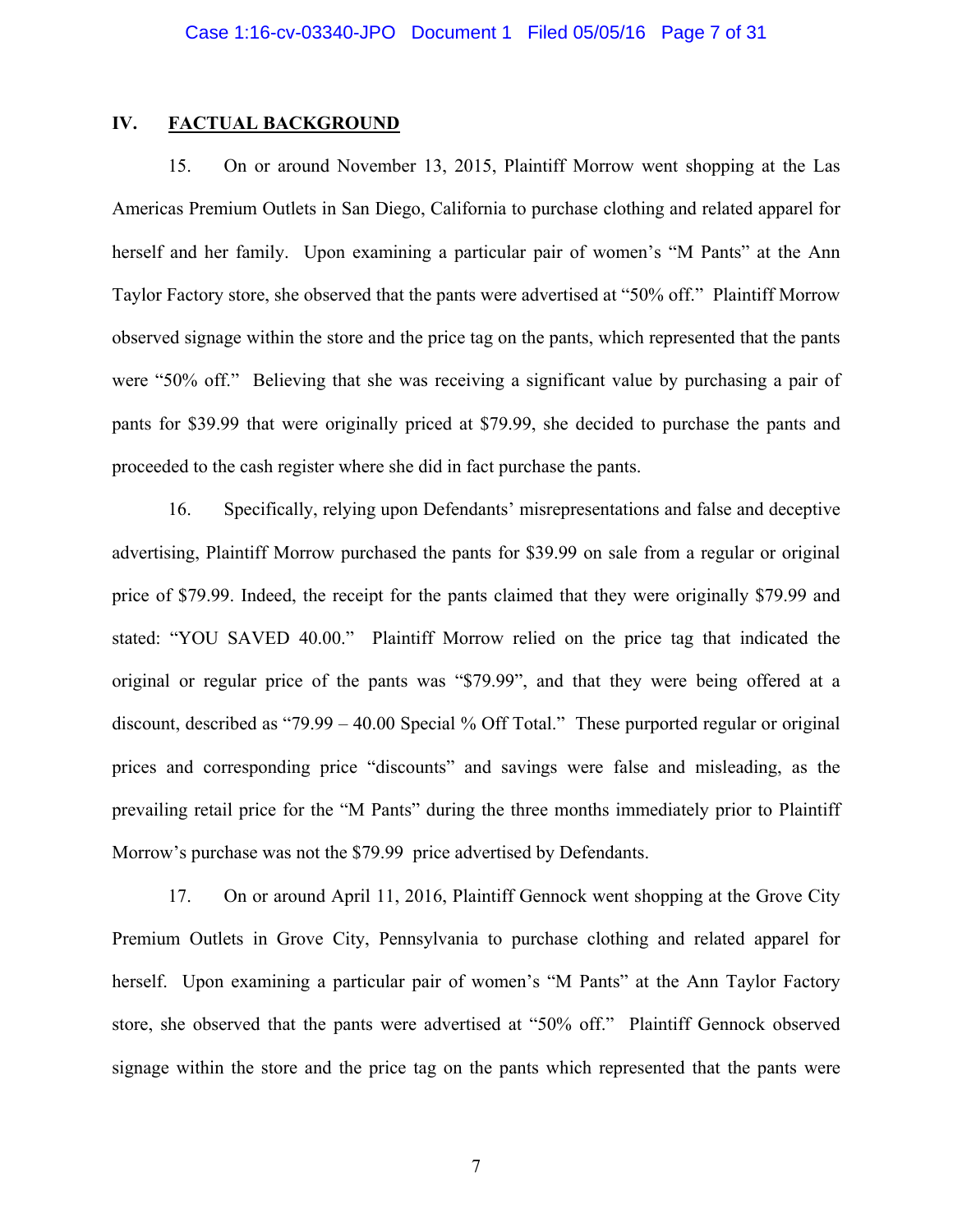#### Case 1:16-cv-03340-JPO Document 1 Filed 05/05/16 Page 8 of 31

"50% off." Believing that she was receiving a significant value by purchasing a pair of pants for \$39.99 that were originally priced at \$79.99, she decided to purchase the pants and proceeded to the cash register where she did in fact purchase the pants.

18. Specifically, relying upon Defendants' misrepresentations and false and deceptive advertising, Plaintiff Gennock purchased the pants for \$39.99. Plaintiff Gennock relied on the price tag that indicated that the original regular price of the pants were "79.99," and that they were being offered at a discount, described on the receipt as "79.99 – 40.00 Special Price (%) Pants." These purported regular or original prices and corresponding price "discounts" and savings were false and misleading, as the prevailing retail price for the "M Pants" were artificially inflated and were never the original price for the "M Pants" sold at Defendants' retail outlet stores.

19. On or around April 15, 2016, Plaintiff Gennock again went shopping at the Grove City Premium Outlets in Grove City, Pennsylvania to purchase clothing and related apparel for herself. Upon examining a couple of women's "M Knits" tops at the Ann Taylor Loft Outlet store, she observed that the tops were advertised at "40% off." Plaintiff Gennock observed signage within the store and the price tag on the tops which represented that the tops were "40% off." Believing that she was receiving a significant value by purchasing knit tops for \$20.99 each that were originally priced at \$34.99, she decided to purchase the knit tops and proceeded to the cash register where she did in fact purchase two knit tops.

20. Specifically, relying upon Defendants' misrepresentations and false and deceptive advertising, Plaintiff Gennock purchased the knit tops for \$20.99 each. Indeed, the receipt for the knit tops claimed that they were originally \$34.99 and stated: "YOU SAVED 28.00." Plaintiff relied on the price tag that indicated the original or regular price of the tops was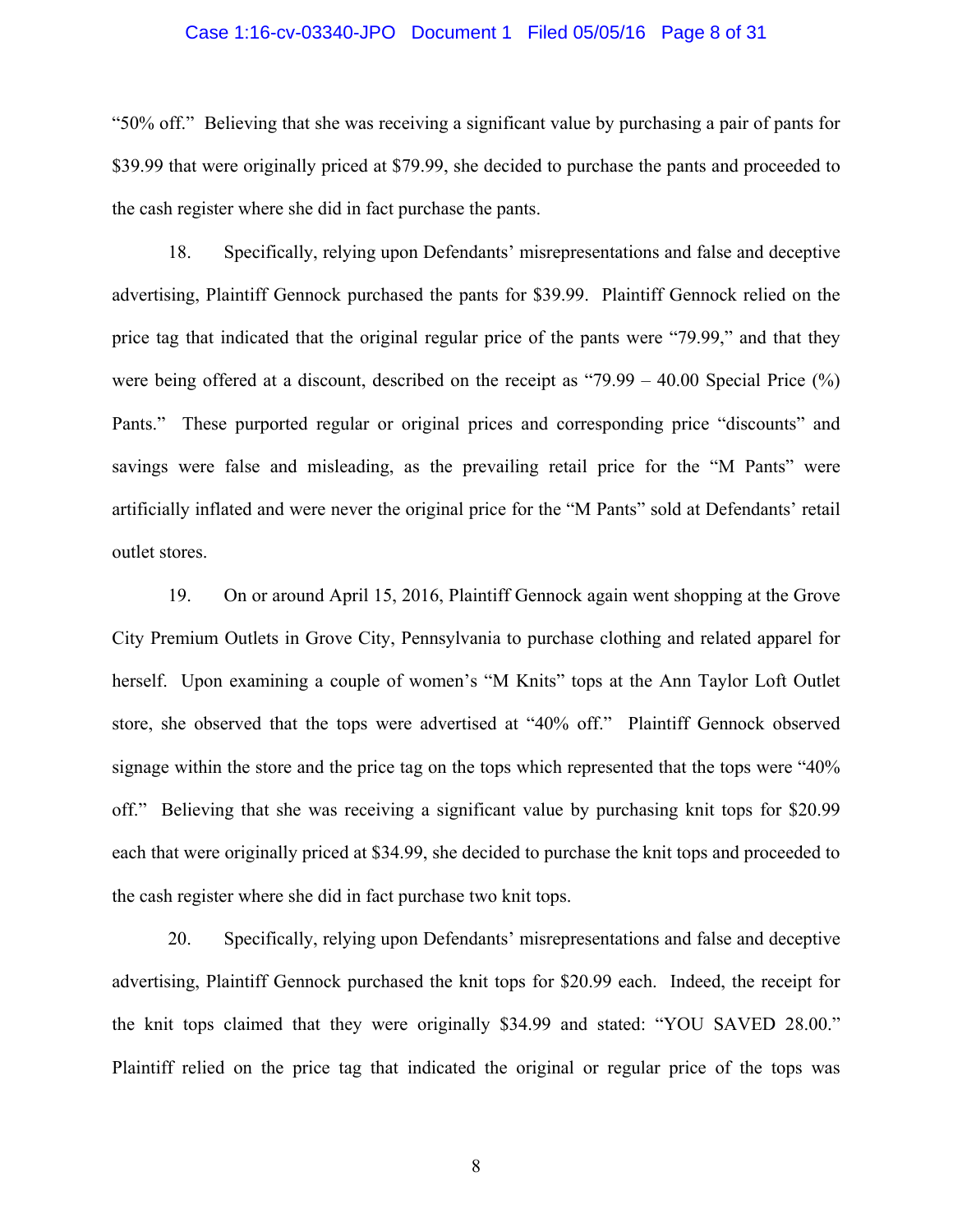### Case 1:16-cv-03340-JPO Document 1 Filed 05/05/16 Page 9 of 31

"\$34.99," and that they were being offered at a discount, described on the receipt as "34.99- 14.00 Special Price (%) Tops." These purported regular or original prices and corresponding price "discounts" and savings were false and misleading, as the prevailing retail price for the "M Knits" were artificially inflated and were never the original prices for the "M Knits" sold at Defendants' retail outlet stores.

21. Plaintiffs believed that the products' regular or original prices were in fact *bona fide* and the actual prices at which Defendants sold such products. Plaintiffs would not have purchased the products without the misrepresentations made by Defendants. As a result, Plaintiffs have been personally victimized by and suffered economic injury as a direct result of Defendants' unlawful, unfair, and fraudulent conduct.

22. Defendants knew that their comparative price advertising is false, deceptive, misleading and unlawful under California, Pennsylvania, federal, and other state law.

23. Defendants fraudulently concealed from and intentionally failed to disclose to Plaintiffs and other members of the proposed Classes the truth about their advertised prices and former prices.

24. At all relevant times, Defendants have been under a duty to Plaintiffs and the proposed Classes to disclose the truth about theit false discounts.

25. Plaintiffs relied upon Defendants' artificially inflated regular or original prices and the false discounts associated thereto when purchasing their pants and knit tops at Defendants' Ann Taylor Factory store and Ann Taylor Loft Outlet store, respectively. Plaintiffs would not have made such purchases but for Defendants' representations of fabricated regular or original prices and false discounts.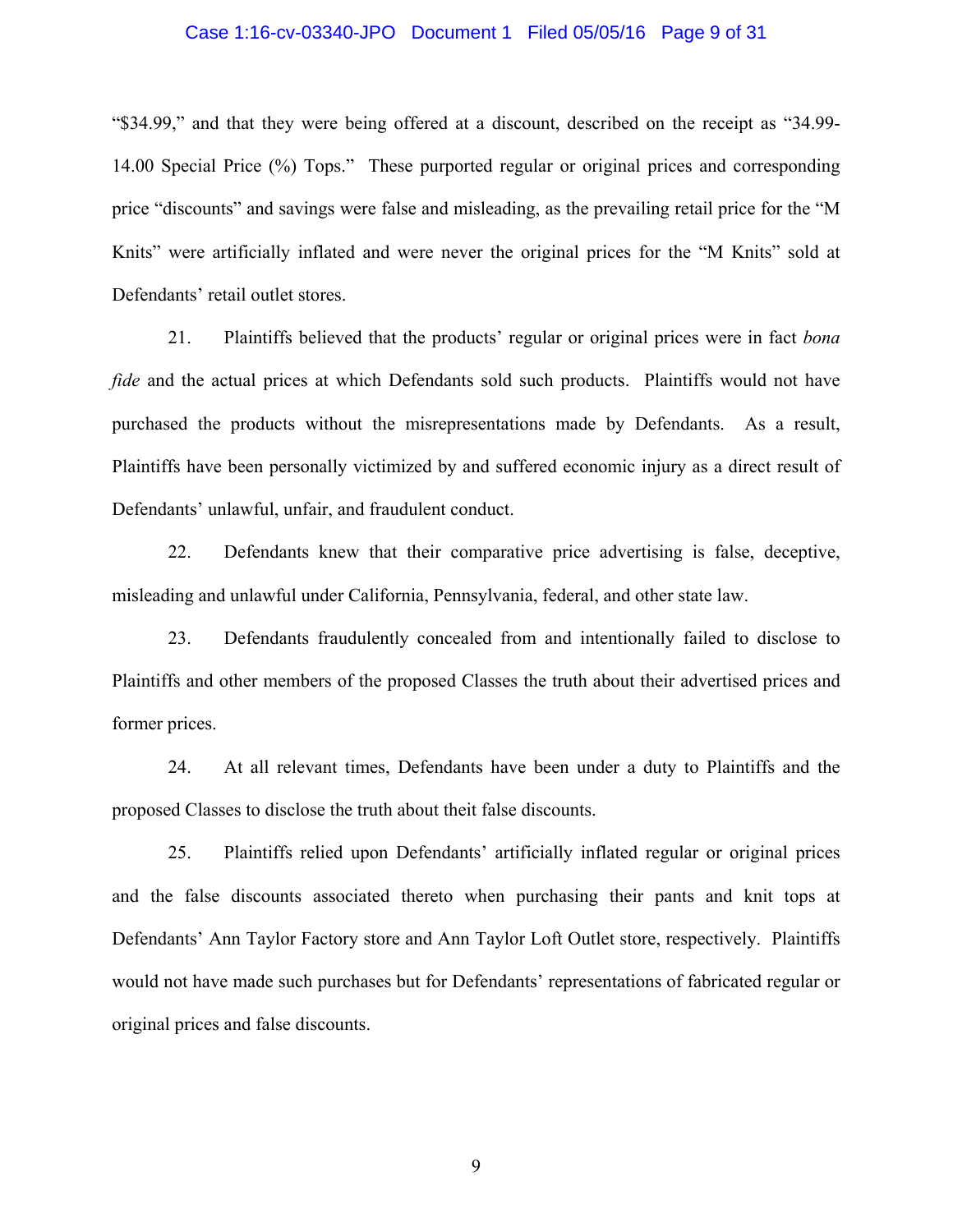### Case 1:16-cv-03340-JPO Document 1 Filed 05/05/16 Page 10 of 31

26. Plaintiffs and the Classes reasonably and justifiably acted and relied on Defendants' false pricing scheme which utilized price tags and in-store displays to create substantial price differences that Defendants advertised, and Plaintiffs made purchases believing that they were receiving a substantial discount on an item of greater value than it actually was. Plaintiffs, like other class members, were lured in, relied on, and were damaged by the false pricing scheme that Defendants carried out.

27. Defendants intentionally concealed and failed to disclose material facts regarding the truth about false former price advertising in order to provoke Plaintiffs and the proposed Classes to purchase Ann Taylor branded products in its Ann Taylor Factory, Ann Taylor Loft Outlet, and/or retail outlet stores.

### **V. CLASS ALLEGATIONS**

28. Plaintiffs bring this action on behalf of themselves and all other similarly situated Class members pursuant to Rule 23 of the Federal Rules of Civil Procedure and seek certification of the following Class (the "Nationwide Class") against Defendants:

All persons who purchased one or more items from Defendants offered at a purported discount from a regular or original price any time between the date in which the statute of limitations began to run to the date of certification (the "Class Period").

29. Plaintiffs also bring this action individually and as a Class action pursuant to

Federal Rule of Civil Procedure 23 on behalf of all persons located within the state of California

(the "California Class"):

All persons residing in the State of California who purchased one or more items from Defendants offered at a purported discount from a regular or original price any time between the date in which the statute of limitations began to run to the date of certification (the "Class Period").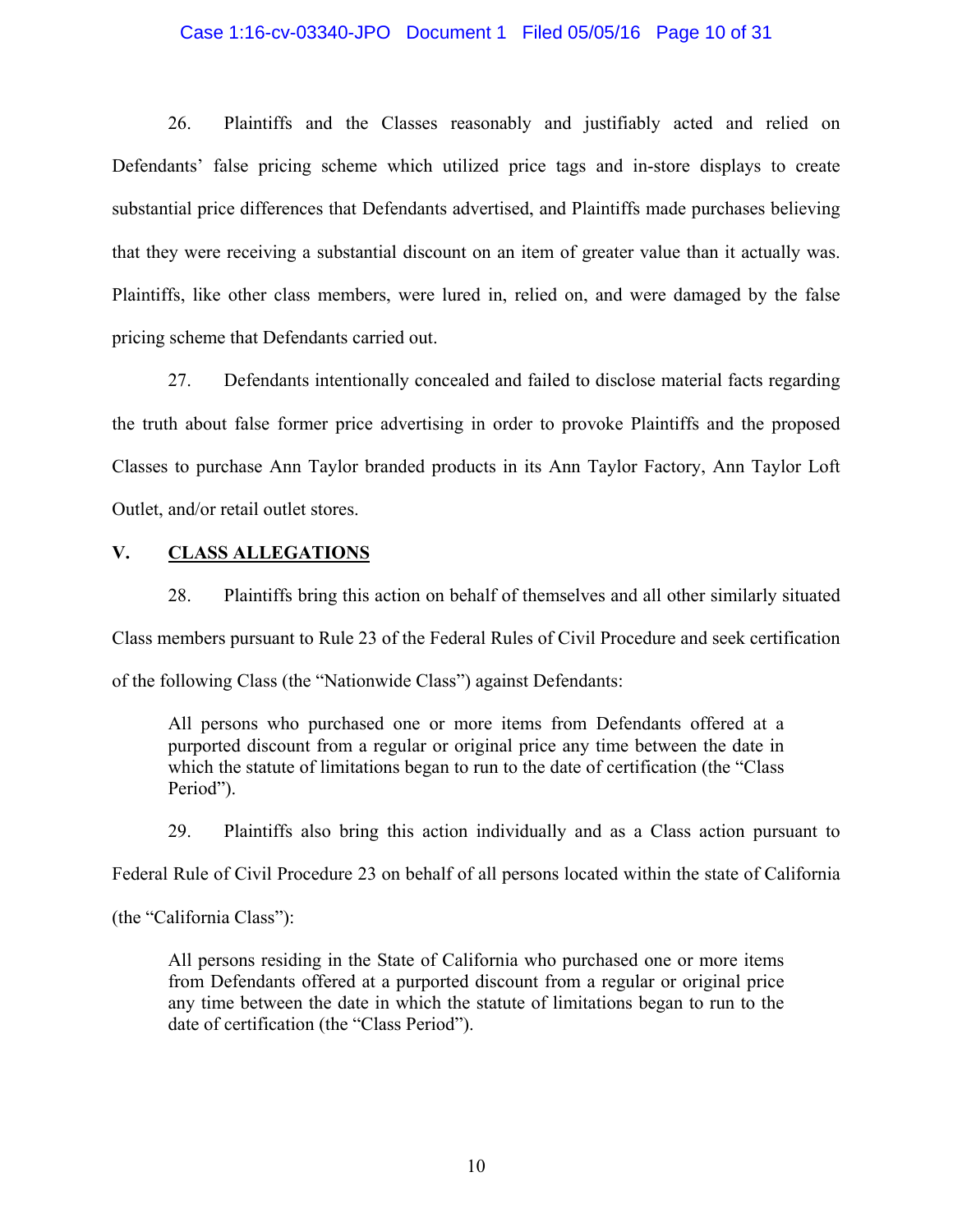### Case 1:16-cv-03340-JPO Document 1 Filed 05/05/16 Page 11 of 31

30. Plaintiffs also bring this action individually and as a Class action pursuant to Federal Rule of Civil Procedure 23 on behalf of all persons located within the state of Pennsylvania (the "Pennsylvania Class"):

All persons residing in the State of Pennsylvania who purchased one or more items from Defendants offered at a purported discount from a regular or original price any time between the date in which the statute of limitations began to run to the date of certification (the "Class Period").

31. Plaintiffs also bring, as applicable to the various States, Count VI under Federal Rule of Civil Procedure 23 on behalf of themselves and State Sub-Classes (the "Multistate Classes") defined as:

All persons in the applicable States who purchased one or more items from Defendants offered at a purported discount from a regular or original price any time between the date in which the statute of limitations began to run to the date of certification (the "Class Period").

32. The Nationwide, California, Pennsylvania, and Multistate Classes are collectively

referred to as the "Classes." Excluded from the Classes are Defendants, as well as their officers, employees, agents or affiliates, and any judge who presides over this action, as well as all past and present employees, officers and directors of Defendants. Plaintiffs reserve the right to expand, limit, modify, or amend this class definition, including the addition of one or more subclasses, in connection with their motion for class certification, or at any other time, based upon, *inter alia*, changing circumstances and/or new facts obtained during discovery.

33. This action is brought and may properly be maintained as a class action pursuant to Federal Rule of Civil Procedure 23. This action satisfies the numerosity, typicality, adequacy, predominance, and superiority requirements of those provisions.

34. *Numerosity*: The class members are so numerous that joinder of all members is impracticable. Plaintiffs are informed and believe that the proposed Classes contain hundreds of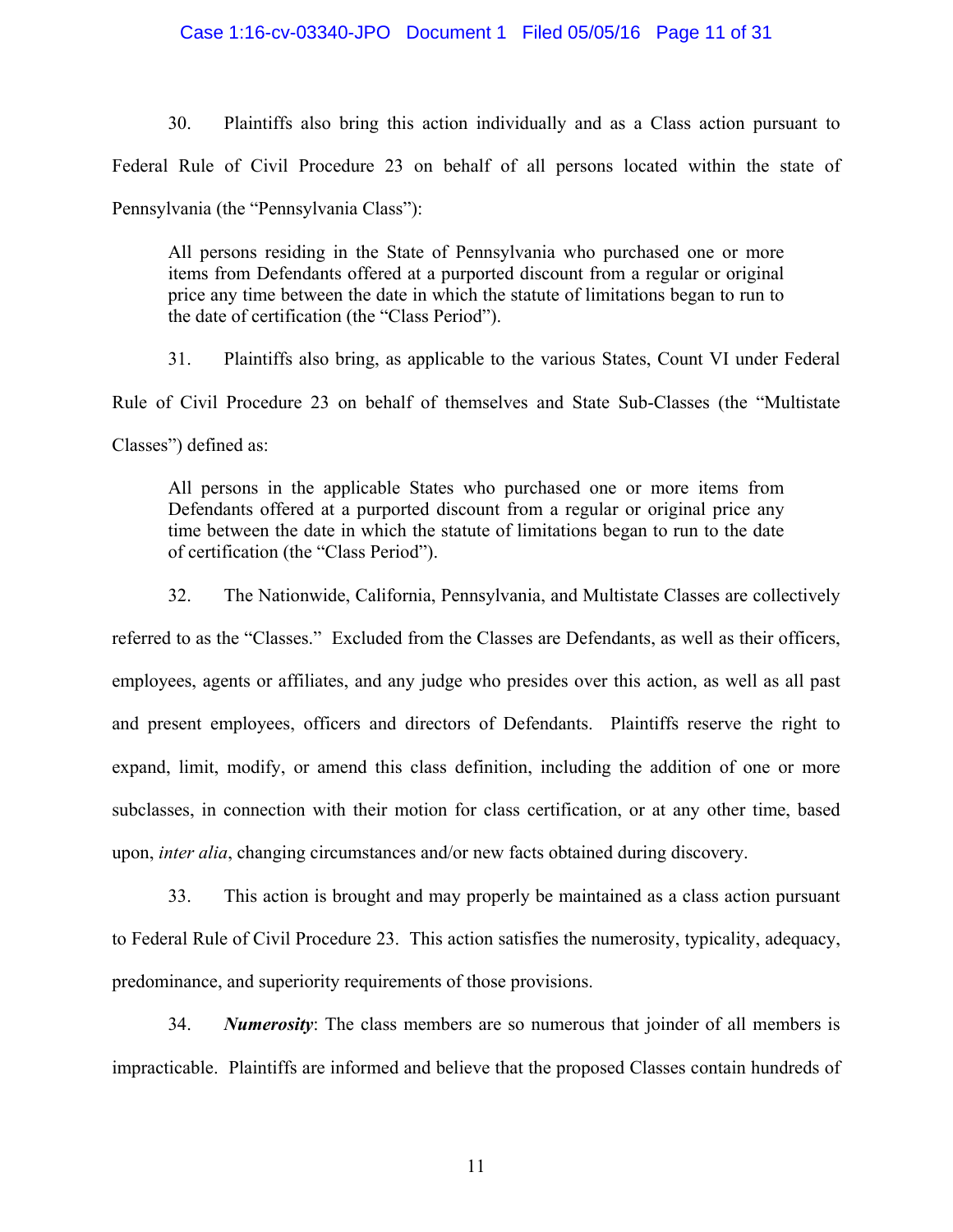### Case 1:16-cv-03340-JPO Document 1 Filed 05/05/16 Page 12 of 31

thousands of individuals who have been damaged by Defendants' conduct as alleged herein. The precise number of Class members is unknown to Plaintiffs.

35. *Existence and Predominance of Common Questions of Law and Fact*: This action involves common questions of law and fact, which predominate over any questions affecting individual Class members. These common legal and factual questions include, but are not limited to, the following:

a. Whether, during the Class Period, Defendants used false regular or original price labels and falsely advertised price discounts on their Ann Taylor branded products they sold in their Ann Taylor Factory, Ann Taylor Loft Outlet, and/or retail outlet stores;

b. Whether, during the Class Period, the regular or original prices advertised by Defendants were the prevailing prices for the respective Ann Taylor branded products during the three-month period preceding the dissemination and/or publication of the advertised former prices;

c. Whether Defendants' alleged conduct constitutes violation of the laws asserted;

d. Whether Defendants engaged in unfair, unlawful and/or fraudulent business practices under the laws asserted;

e. Whether Defendants engaged in false or misleading advertising;

f. Whether Plaintiffs and Class members are entitled to damages and/or restitution and the proper measure of that loss; and

g. Whether an injunction is necessary to prevent Defendants from continuing to use false, misleading or illegal price comparison.

36. *Typicality*: Plaintiffs' claims are typical of the claims of the members of the Classes because, *inter alia*, all Class members have been deceived (or were likely to be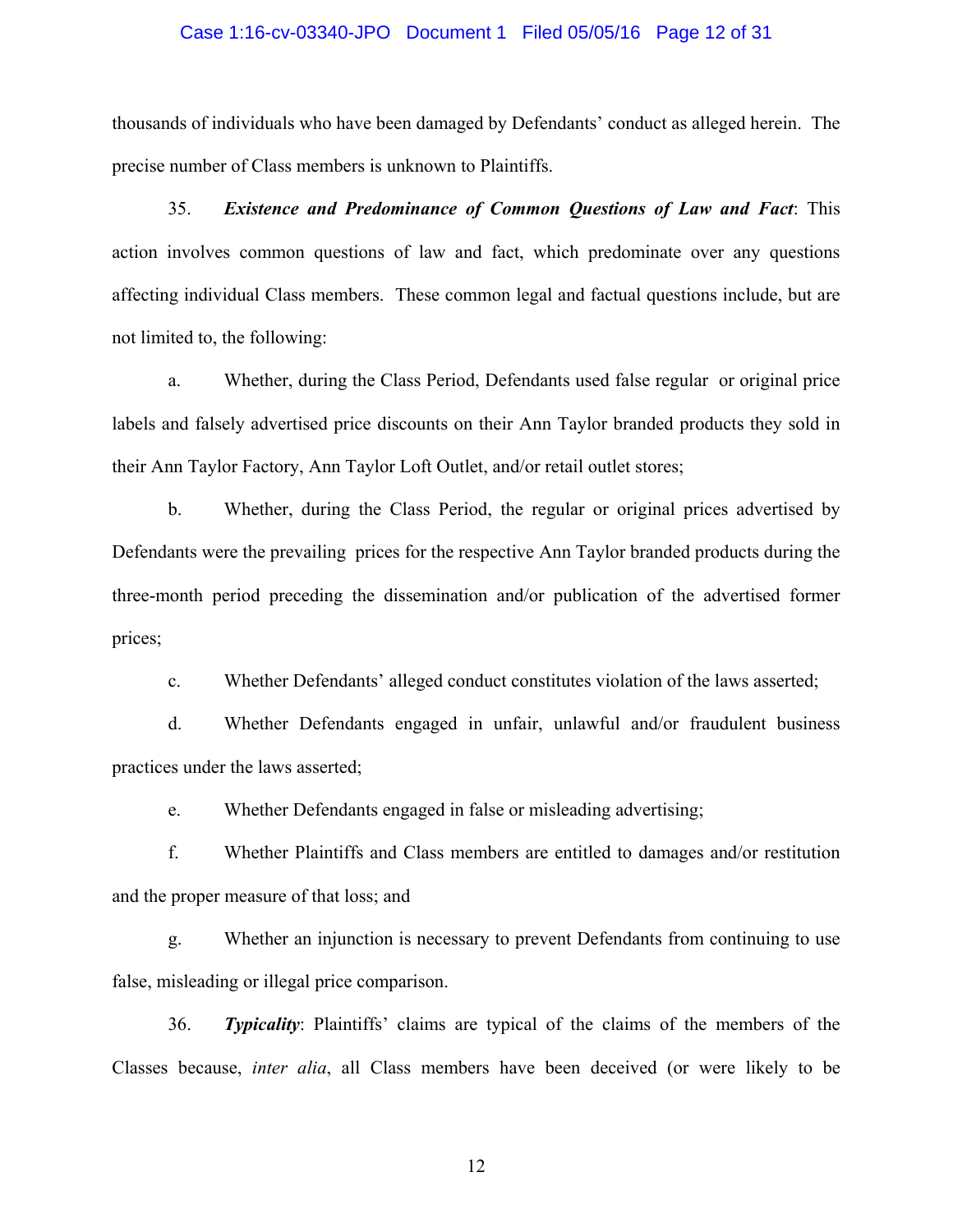# Case 1:16-cv-03340-JPO Document 1 Filed 05/05/16 Page 13 of 31

deceived) by Defendants' false and deceptive price advertising scheme, as alleged herein. Plaintiffs are advancing the same claims and legal theories on behalf of themselves and all members of the Classes.

37. *Adequacy*: Plaintiffs will fairly and adequately protect the interests of the members of the Classes. Plaintiffs have retained counsel experienced in complex consumer class action litigation, and Plaintiffs intend to prosecute this action vigorously. Plaintiffs have no antagonistic or adverse interests to those of the Classes.

38. *Superiority*: The nature of this action and the nature of laws available to Plaintiffs and the Classes make the use of the class action format a particularly efficient and appropriate procedure to afford relief to them and the Classes for the wrongs alleged. The damages or other financial detriment suffered by individual Class members is relatively modest compared to the burden and expense that would be entailed by individual litigation of their claims against Defendants. It would thus be virtually impossible for Plaintiffs and Class members, on an individual basis, to obtain effective redress for the wrongs done to them. Absent the class action, Class members and the general public would not likely recover, or would not likely have the chance to recover, damages or restitution, and Defendants will be permitted to retain the proceeds of their fraudulent and deceptive misdeeds.

39. All Class members, including Plaintiffs, were exposed to one or more of Defendants' misrepresentations or omissions of material fact claiming that former regular or original advertised prices were in existence. Due to the scope and extent of Defendants' consistent deceptive pricing scheme, disseminated in a years-long campaign to consumers nationwide, including in California and Pennsylvania via a number of different platforms – sales tags, in-store displays, print advertisements, *etc*. – it can be reasonably inferred that such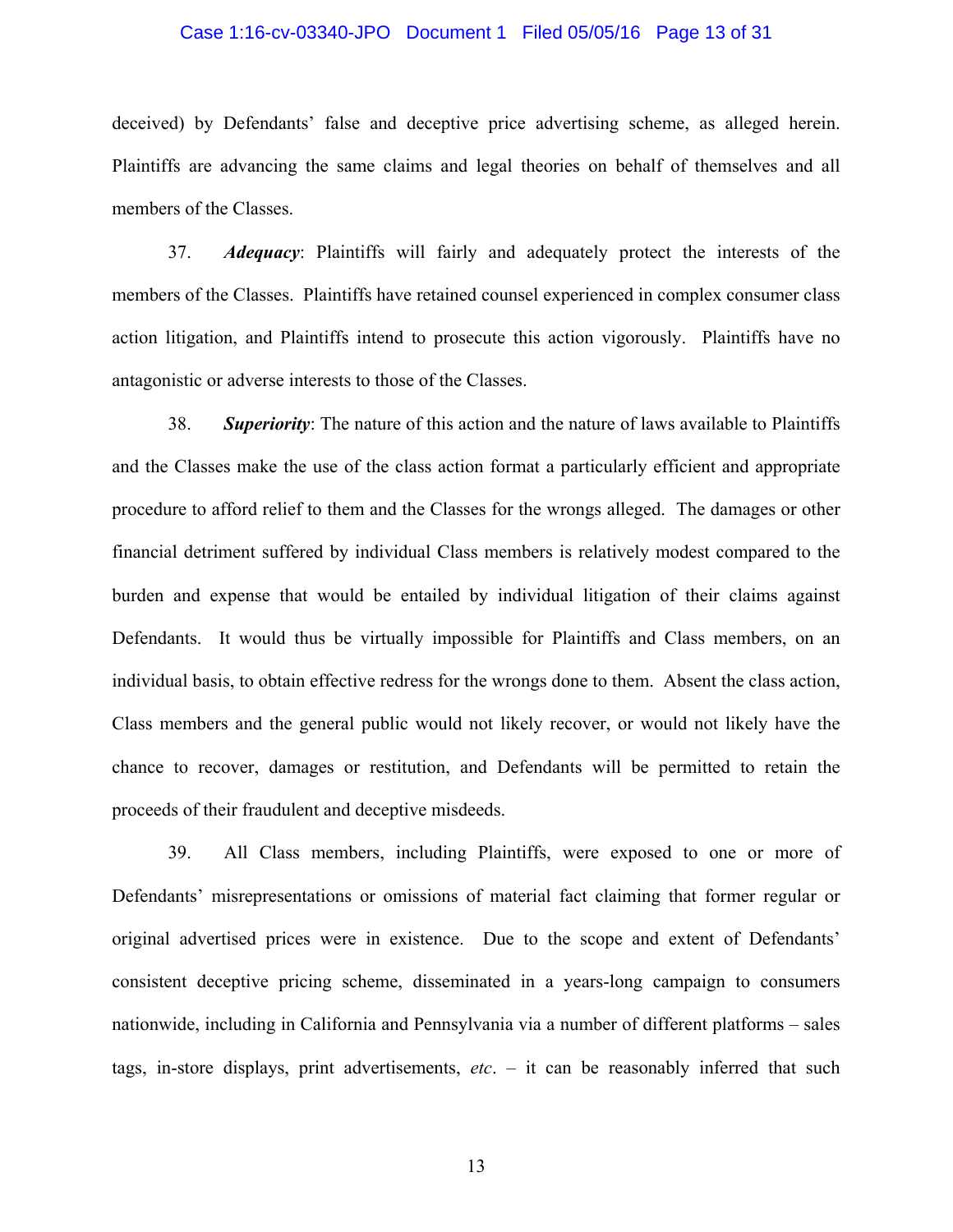# Case 1:16-cv-03340-JPO Document 1 Filed 05/05/16 Page 14 of 31

misrepresentations or omissions of material fact were uniformly made to all members of the Classes. In addition, it can be reasonably presumed that all Class members, including Plaintiffs, affirmatively acted in response to the representations contained in Defendants' false advertising scheme when purchasing Defendants' merchandise at Defendants' Ann Taylor Factory, Ann Taylor Loft Outlet, and/or retail outlet stores.

40. During the Class Period, Defendants' deceptive price comparison advertising scheme has been uniformly implemented as part of a concerted, years-long, pervasive campaign to mislead consumers, which is ongoing and continues to this day. Therefore, Plaintiffs and the Classes face a substantial and imminent risk of future harm and will be injured in the future.

41. Defendants keep extensive computerized records of their customers through, *inter alia*, customer loyalty programs, co-branded credit cards and general marketing programs. Defendants have one or more databases through which a significant majority of Class members may be identified and ascertained, and they maintain contact information, including email and home addresses, through which notice of this action could be disseminated in accordance with due process requirements.

# **FIRST CAUSE OF ACTION Violation of Unfair Competition Law (the "UCL") California Business and Professions Code §17200,** *et seq***. On Behalf of the California Class**

42. Plaintiff Morrow repeats and re-alleges the allegations contained in every preceding paragraph as if fully set forth herein.

43. The UCL defines unfair business competition to include any "unlawful, unfair or fraudulent" act or practice, as well as any "unfair, deceptive, untrue or misleading" advertising. Cal. Bus. Prof. Code §17200.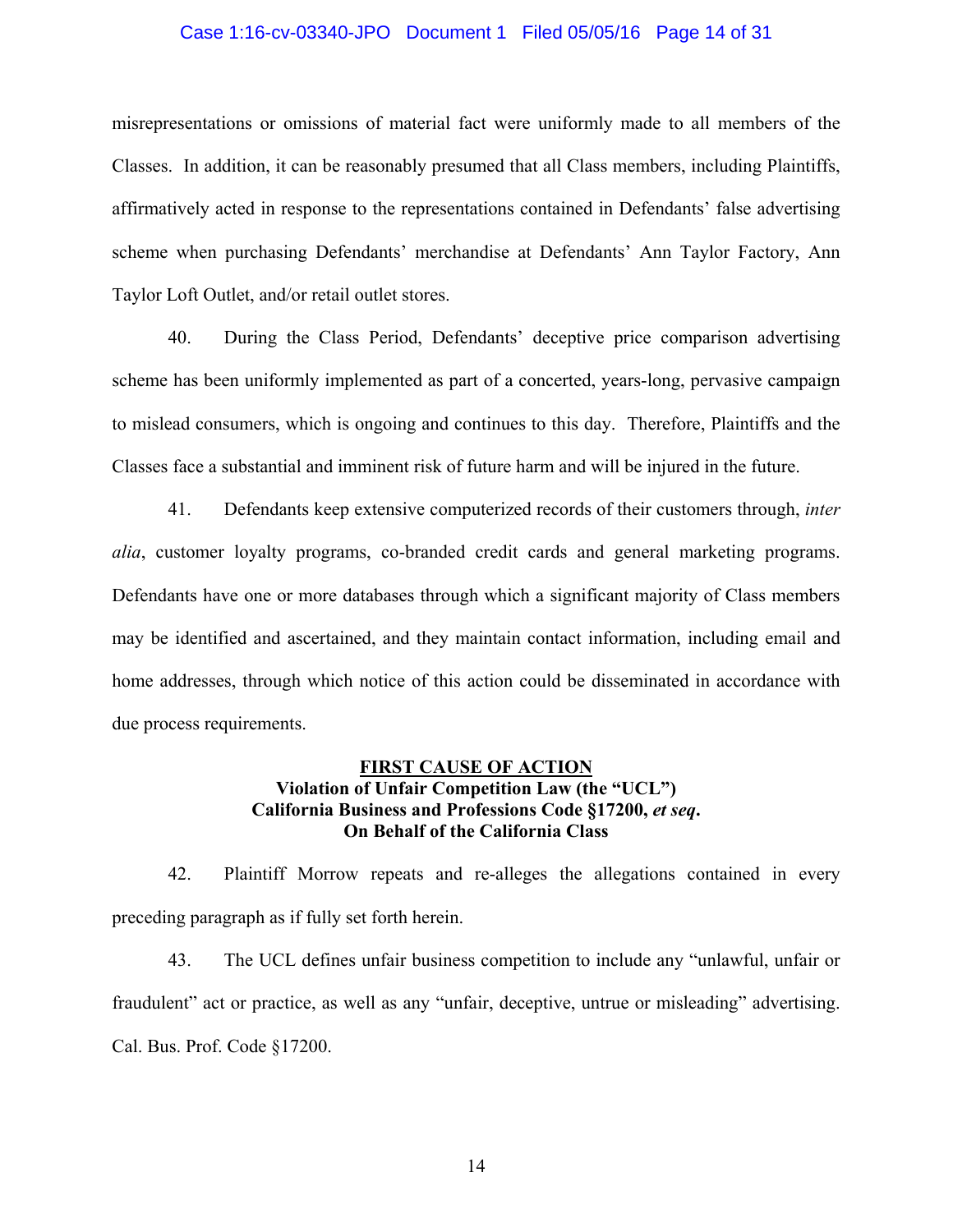# Case 1:16-cv-03340-JPO Document 1 Filed 05/05/16 Page 15 of 31

44. The UCL imposes strict liability. Plaintiff Morrow does not need to prove that Defendants intentionally or negligently engaged in unlawful, unfair, or fraudulent business practices – but only that such practices occurred.

45. A business act or practice is "unfair" under the UCL if it offends an established public policy or is immoral, unethical, oppressive, unscrupulous or substantially injurious to consumers, and that unfairness is determined by weighing the reasons, justifications and motives of the practice against the gravity of the harm to the alleged victims.

46. Defendants' actions constitute "unfair" business acts or practices because, as alleged above, Defendants engaged in misleading and deceptive price comparison advertising that represented false regular or original prices that were nothing more than fabricated regular prices leading to phantom markdowns. Defendants' acts and practices offended an established public policy, and they engaged in immoral, unethical, oppressive, and unscrupulous activities that are substantially injurious to consumers.

47. The harm to Plaintiff Morrow and California Class members outweighs the utility of Defendants' practices. There were reasonably available alternatives to further Defendants' legitimate business interests, other than the misleading and deceptive conduct described herein.

48. A business act or practice is "fraudulent" under the UCL if it is likely to deceive members of the consuming public.

49. A business act or practice is "unlawful" under the UCL if it violates any other law or regulation.

50. Defendants' acts and practices alleged above have deceived Plaintiff Morrow and are highly likely to deceive members of the consuming public. Plaintiff Morrow relied on Defendants' fraudulent and deceptive representations regarding their regular or original prices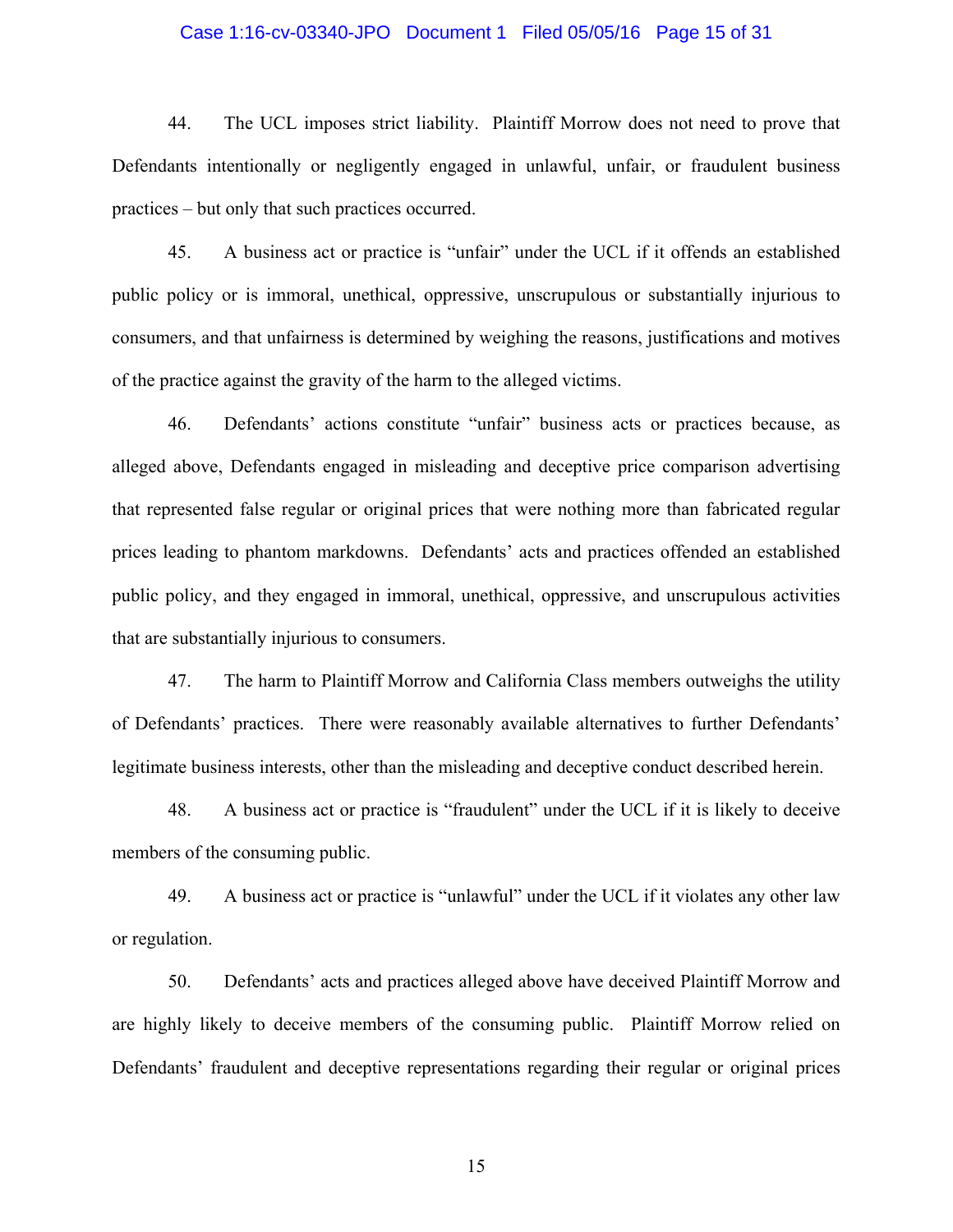### Case 1:16-cv-03340-JPO Document 1 Filed 05/05/16 Page 16 of 31

for Ann Taylor branded products that Defendants sell at their Ann Taylor Factory and/or other retail outlet stores. These misrepresentations played a substantial role in Plaintiff Morrow's decision, and that of the proposed California Class, to purchase merchandise at a steep discount. Plaintiff Morrow would not have purchased such merchandise without Defendants' misrepresentations.

51. The FTCA prohibits "unfair or deceptive acts or practices in or affecting commerce" (15 U.S.C. §45(a)(1)) and prohibits the dissemination of any false advertisements. 15 U.S.C. §52(a). Under the FTCA, false former pricing schemes, similar to the ones implemented by Defendants, are described as deceptive practices that would violate the FTCA:

- a) One of the most commonly used forms of bargain advertising is to offer a reduction from the advertiser's own former price for an article. If the former price is the actual, bona fide price at which the article was offered to the public on a regular basis for a reasonably substantial period of time, it provides a legitimate basis for the advertising of a price comparison. Where the former price is genuine, the bargain being advertised is a true one. If, on the other hand, the former price being advertised is not bona fide but fictitious – for example, where an article price, inflated price was established for the purpose of enabling the subsequent offer of a large reduction – the "bargain" being advertised is a false one; the purchaser is not receiving the unusual value he expects.
- b) A former price is not necessarily fictitious merely because no sales at the advertised price were made. The advertiser should be especially careful, however, in such a case, that the price is one at which the product was openly and actively offered for sale, for a reasonably substantial period of time, in the recent, regular course of her business, honestly and in good faith – and, of course, not for the purpose of establishing a fictitious higher price on which a deceptive comparison might be based.
- c) The following is an example of a price comparison based on a fictitious former price. John Doe is a retailer of Brand X fountain pens, which cost him \$5 each. His usual markup is 50 percent over cost; that is, his regular retail price is \$7.50. In order subsequently to offer an unusual "bargain", Doe begins offering Brand X at \$10 per pen. He realizes that he will be able to sell no, or very few, pens at this inflated price. But he doesn't care, for he maintains that price for only a few days. Then he "cuts" the price to its usual level — \$7.50 — and advertises: "Terrific Bargain: X Pens, Were \$10, Now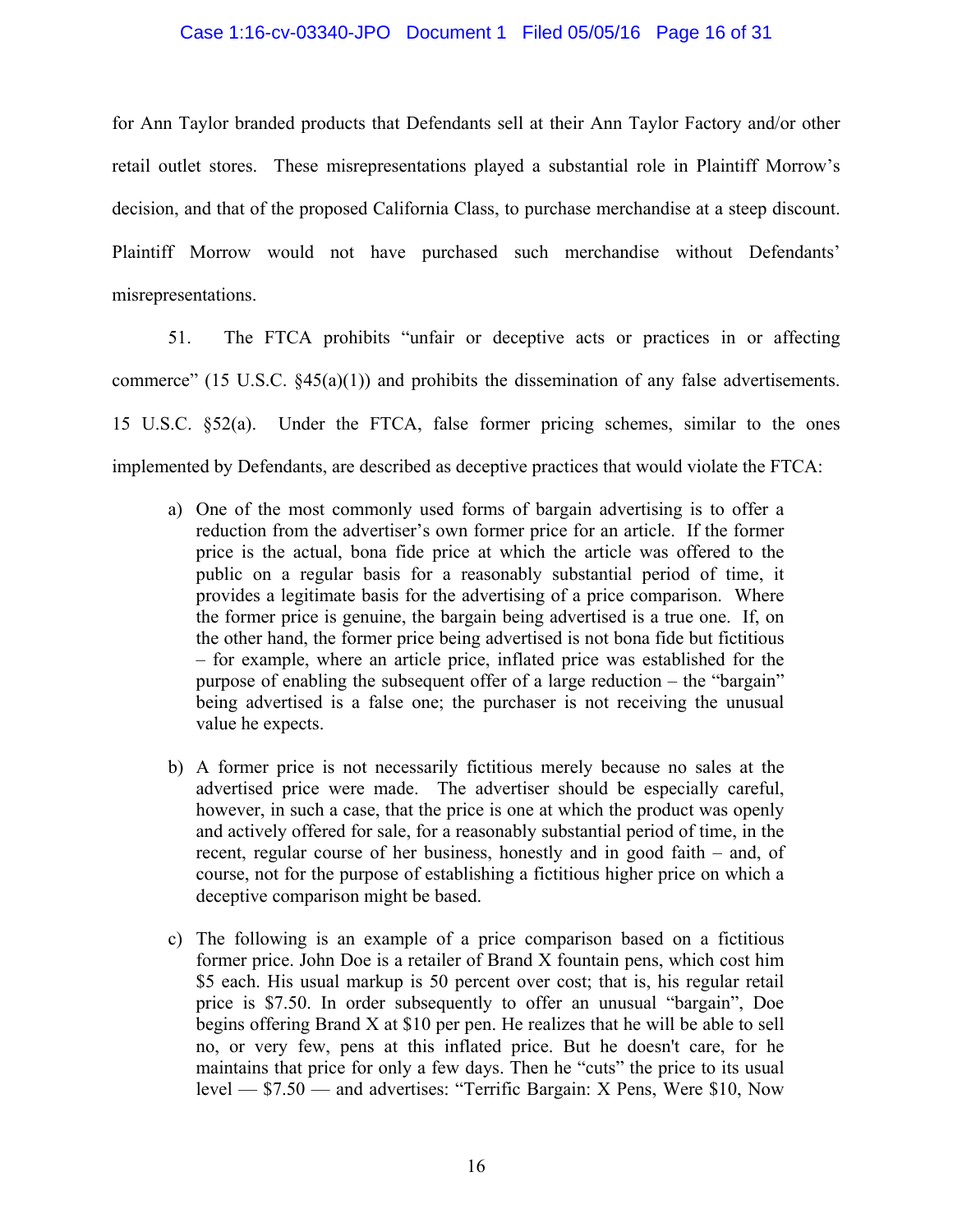# Case 1:16-cv-03340-JPO Document 1 Filed 05/05/16 Page 17 of 31

Only \$7.50!" This is obviously a false claim. The advertised "bargain" is not genuine.

16 C.F.R. §233.1.

52. Indeed, the FTCA prohibits such conduct regardless of whether the merchandise

sold uses the words regular, original or former price to deceptively describe merchandise:

d) If the former price is set forth in the advertisement, whether accompanied or not by descriptive terminology such as "Regularly," "Usually," "Formerly," etc., the advertiser should make certain that the former price is not a fictitious one. If the former price, or the amount or percentage of reduction, is not stated in the advertisement, as when the ad merely states, "Sale," the advertiser must take care that the amount of reduction is not so insignificant as to be meaningless. It should be sufficiently large that the consumer, if he knew what it was, would believe that a genuine bargain or saving was being offered. An advertiser who claims that an item has been "Reduced to \$9.99," when the former price was \$10, is misleading the consumer, who will understand the claim to mean that a much greater, and not merely nominal, reduction was being offered. [Guide I]

16 C.F.R. §233.1.

53. California law also expressly prohibits false former pricing schemes. Cal. Bus. &

Prof. Code §17501, entitled "*Worth or value; statements as to former price,*" states:

For the purpose of this article the worth or value of any thing advertised is the prevailing market price, wholesale if the offer is at wholesale, retail if the offer is at retail, at the time of publication of such advertisement in the locality wherein the advertisement is published.

*No price shall be advertised as a former price of any advertised thing, unless the alleged former price was the prevailing market price as above defined within three months next immediately preceding the publication of the advertisement* or unless the date when the alleged former price did prevail is clearly, exactly and conspicuously stated in the advertisement. [Emphasis added.]

54. As detailed in Plaintiff Morrow's Third Cause of Action below, Cal. Civ. Code

§1770(a)(9), prohibits a business from "[a]dvertising goods or services with intent not to sell them as advertised," and subsection (a)(13) prohibits a business from "[m]aking false or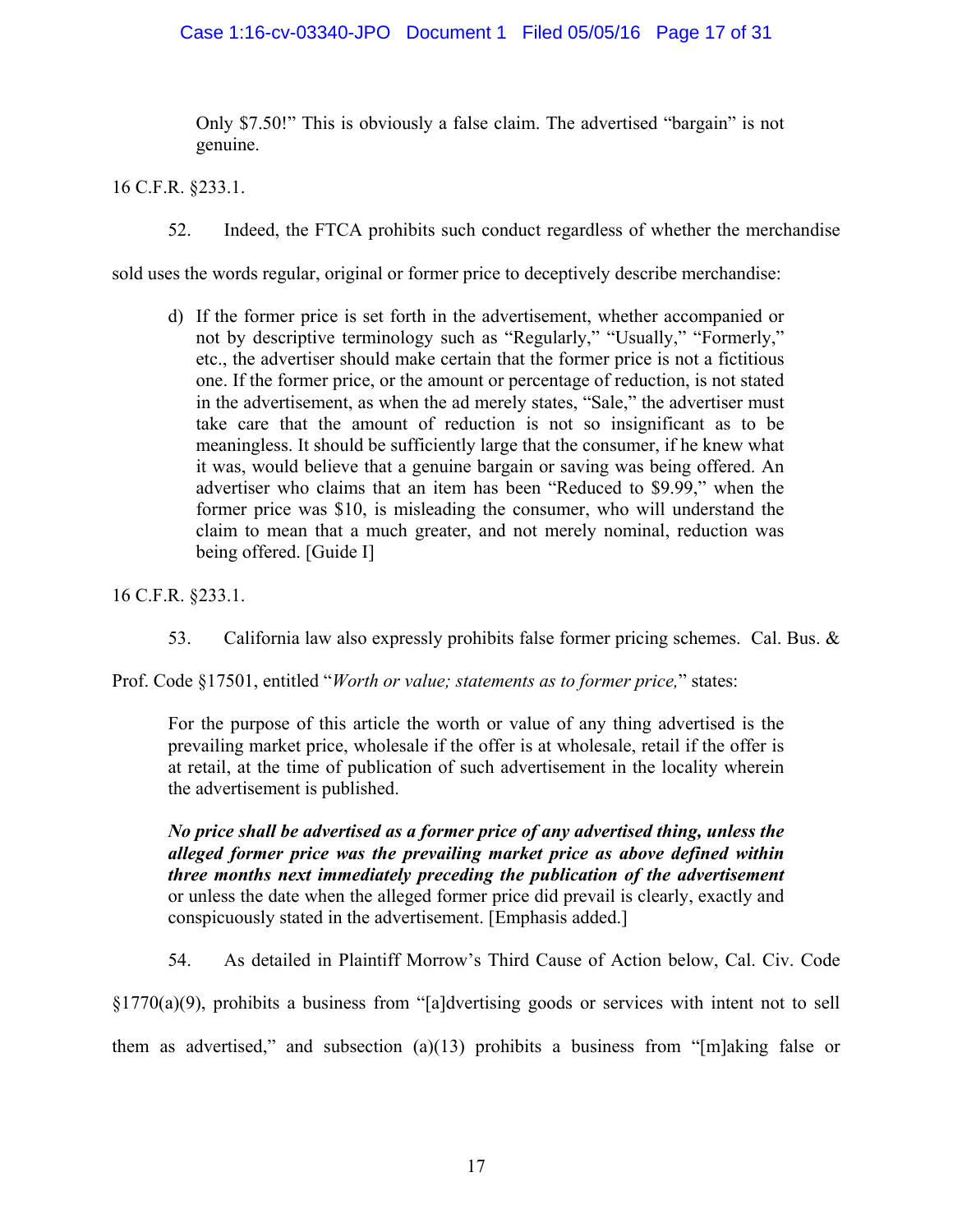#### Case 1:16-cv-03340-JPO Document 1 Filed 05/05/16 Page 18 of 31

misleading statements of fact concerning reasons for, existence of, or amounts of price reductions."

55. Defendants' practices, as set forth above, have violated the FTCA and California law. Consequently, Defendants' practices constitute an unlawful and unfair practice within the meaning of the UCL.

56. Defendants' violation of the UCL through their unlawful, unfair and fraudulent business practices are ongoing and present a continuing threat that members of the public will be deceived into purchasing products based on price comparisons of arbitrary and inflated original or regular prices to "discount" prices that created merely phantom markdowns and lead to financial damage for consumers, like Plaintiff Morrow and the California Class.

57. Pursuant to the UCL, Plaintiff Morrow and the California Class are entitled to preliminary and permanent injunctive relief ordering Defendants to cease this unfair competition, as well as disgorgement and restitution to Plaintiff Morrow and the California Class of all of Defendants' revenues associated with their unfair competition, or such portion of those revenues as the Court may find equitable.

## **SECOND CAUSE OF ACTION Violation of the California False Advertising Law, California Business & Professions Code §17500,** *et seq.*  **on Behalf of the California Class**

58. Plaintiff Morrow repeats and re-alleges the allegations contained in every preceding paragraph as if fully set forth herein.

59. Cal. Bus. & Prof. Code §17500 provides that:

[i]t is unlawful for any  $\ldots$  corporation  $\ldots$  with intent  $\ldots$  to dispose of  $\ldots$ personal property . . . to induce the public to enter into any obligation relating thereto, to make or disseminate or cause to be made or disseminated . . . from this state before the public in any state, in any newspaper or other publication, or any advertising device, or by public outcry or proclamation, or in any other manner or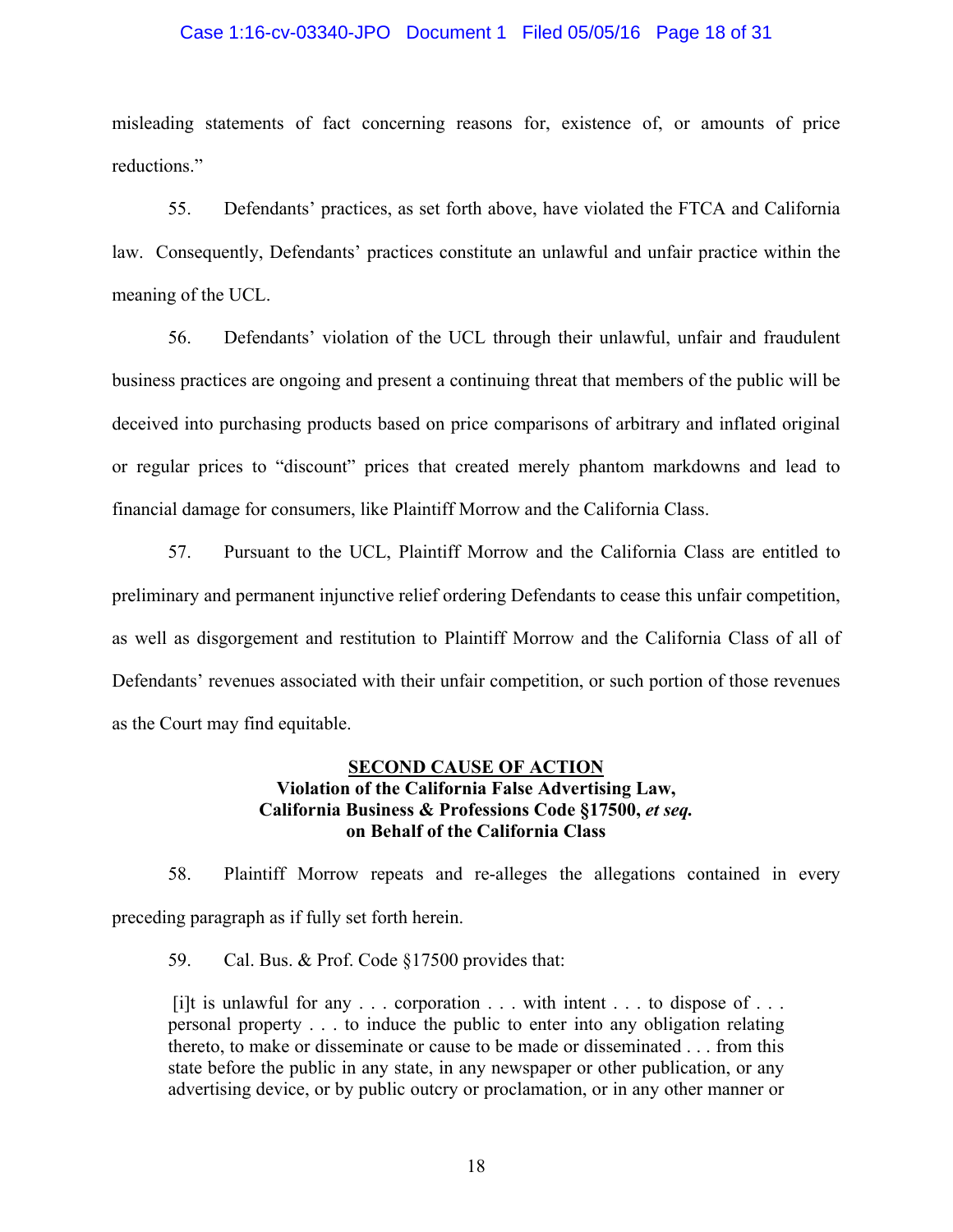means whatever, including over the Internet, any statement…which is *untrue* or *misleading*, and which is known, or which by the exercise of reasonable care should be known, to be untrue or misleading . . .

[Emphasis added].

60. The "intent" required by Cal. Bus. & Prof. Code §17500 is the intent to dispose of

property, and not the intent to mislead the public in the disposition of such property.

61. Similarly, Cal. Bus. & Prof. Code §17501 provides:

no price shall be advertised as a former price of any advertised thing, unless the alleged former prices was the prevailing market price . . . within three months next immediately preceding the publication of the advertisement or unless the date when the alleged former price did prevail is clearly, exactly, and conspicuously stated in the advertisement.

62. Defendants' routine of advertising discounted prices from false regular or original prices associated with its merchandise, which were never the true prevailing prices of those products and were materially greater than the true prevailing prices, was an unfair, untrue and misleading practice. Defendants disseminated their false regular or original prices on product sales tags, in-store displays, as well as in print advertising. This deceptive regular or original prices practice gave consumers the false impression that the products were regularly sold for a substantially higher price than they actually were, therefore leading to the false impression that the Ann Taylor branded products were worth more than they actually were.

63. Defendants misled consumers by making untrue and misleading statements and failing to disclose what is required as stated in the Code, as alleged above.

64. As a direct and proximate result of Defendants' misleading and false advertisements, Plaintiff Morrow and California Class members have suffered injury in fact and have lost money. As such, Plaintiff Morrow requests that this Court order Defendants to restore this money to her and all California Class members, and to enjoin Defendants from continuing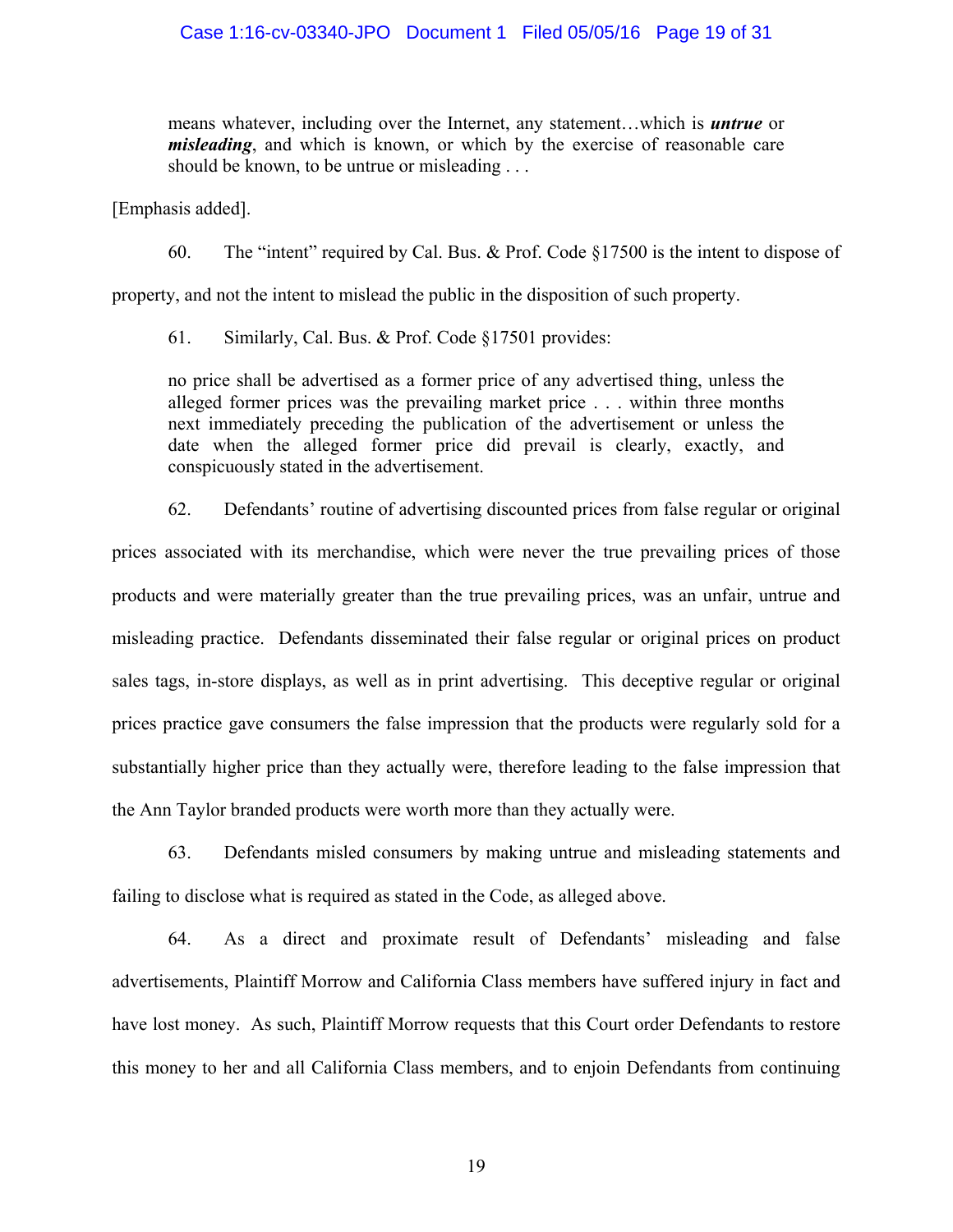### Case 1:16-cv-03340-JPO Document 1 Filed 05/05/16 Page 20 of 31

these unfair practices in violation of the UCL in the future. Otherwise, Plaintiff Morrow, the California Class members, and the broader general public will be irreparably harmed and/or denied an effective and complete remedy.

# **THIRD CAUSE OF ACTION Violation of the Consumers Legal Remedies Act ("CLRA"), California Civil Code §1750,** *et seq***. on Behalf of the California Class (for injunctive relief only)**

65. Plaintiff Morrow repeats and re-alleges the allegations contained in every preceding paragraph as if fully set forth herein.

66. This cause of action is brought pursuant to the Consumers Legal Remedies Act (CLRA), California Civil Code §1750, *et seq*. and similar laws in other states. Plaintiff Morrow and each member of the proposed California Class are "consumers" as defined by California Civil Code §1761(d). Defendants' sale of Ann Taylor branded products at their Ann Taylor Factory, Ann Taylor Loft Outlet, and/or other retail outlet stores to Plaintiff Morrow and the California Class were "transactions" within the meaning of California Civil Code §1761(e). The products purchased by Plaintiff Morrow and the California Class are "goods" within the meaning of California Civil Code §1761(a).

67. Defendants violated and continue to violate the CLRA by engaging in the following practices proscribed by California Civil Code §1770(a) in transactions with Plaintiff Morrow and the California Class which were intended to result in, and did result in, the sale of Ann Taylor branded products:

- a. Advertising goods or services with intent not to sell them as advertised  $(\S 1770(a)(9));$
- b. Making false or misleading statements of fact concerning reasons for, existence of, or amounts of price reductions  $(\frac{1770(a)(13)}{2})$ .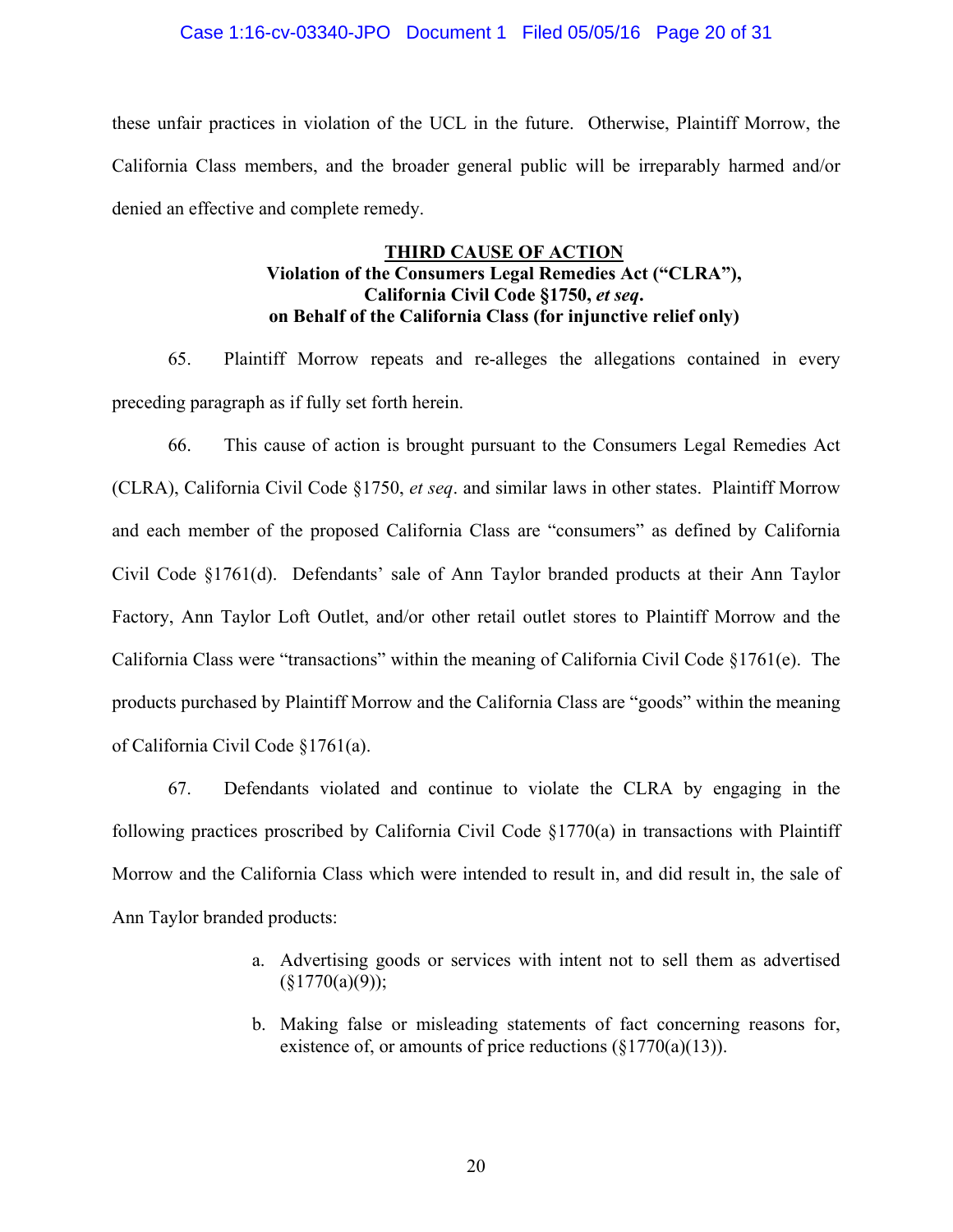### Case 1:16-cv-03340-JPO Document 1 Filed 05/05/16 Page 21 of 31

68. Pursuant to  $\S1782(a)$  of the CLRA, on May 4, 2016 Plaintiff Morrow's counsel notified Defendants in writing by certified mail of the particular violations of §1770 of the CLRA and demanded that they rectify the problems associated with the actions detailed above and give notice to all affected consumers of Defendants' intent to act. If Defendants fail to respond to Plaintiff Morrow's counsel's letter or agree to rectify the problems associated with the actions detailed above and give notice to all affected consumers within 30 days of the date of the written notice, as proscribed by §1782, Plaintiff Morrow will move to amend her Complaint to pursue claims for actual, punitive and statutory damages, as appropriate against Defendants. As to this cause of action, at this time, Plaintiff Morrow seeks only injunctive relief.

# **FOURTH CAUSE OF ACTION Violation of Unfair Trade Practices & Consumer Protection Law ("UTPCPL") 73 Pennsylvania Statute §§201-1,** *et seq.* **on Behalf of the Pennsylvania Class**

69. Plaintiff Gennock repeats and re-alleges the allegations contained in every preceding paragraph as if fully set forth herein.

70. This cause of action is brought pursuant to Pennsylvania's Unfair Trade Practices & Consumer Protection Law (UTPCPL), Title 73 of Pennsylvania Statute §§201-1, *et seq.* Defendants' advertising, marketing, and sale of Ann Taylor branded products at their Ann Taylor Factory, Ann Taylor Loft Outlet, and/or other retail outlet stores to Plaintiff Gennock and the Pennsylvania Class constitutes "trade" or "commerce" within the meaning of 73 P.S. §201-2(3).

71. The UTPCPL defines "unfair methods of competition" and "unfair or deceptive acts or practices" to mean any one or more of the following acts and declares such acts to be unlawful under §201-3:

> a. Advertising goods or services with intent not to sell them as advertised (§201-  $2(4)(ix)$ ;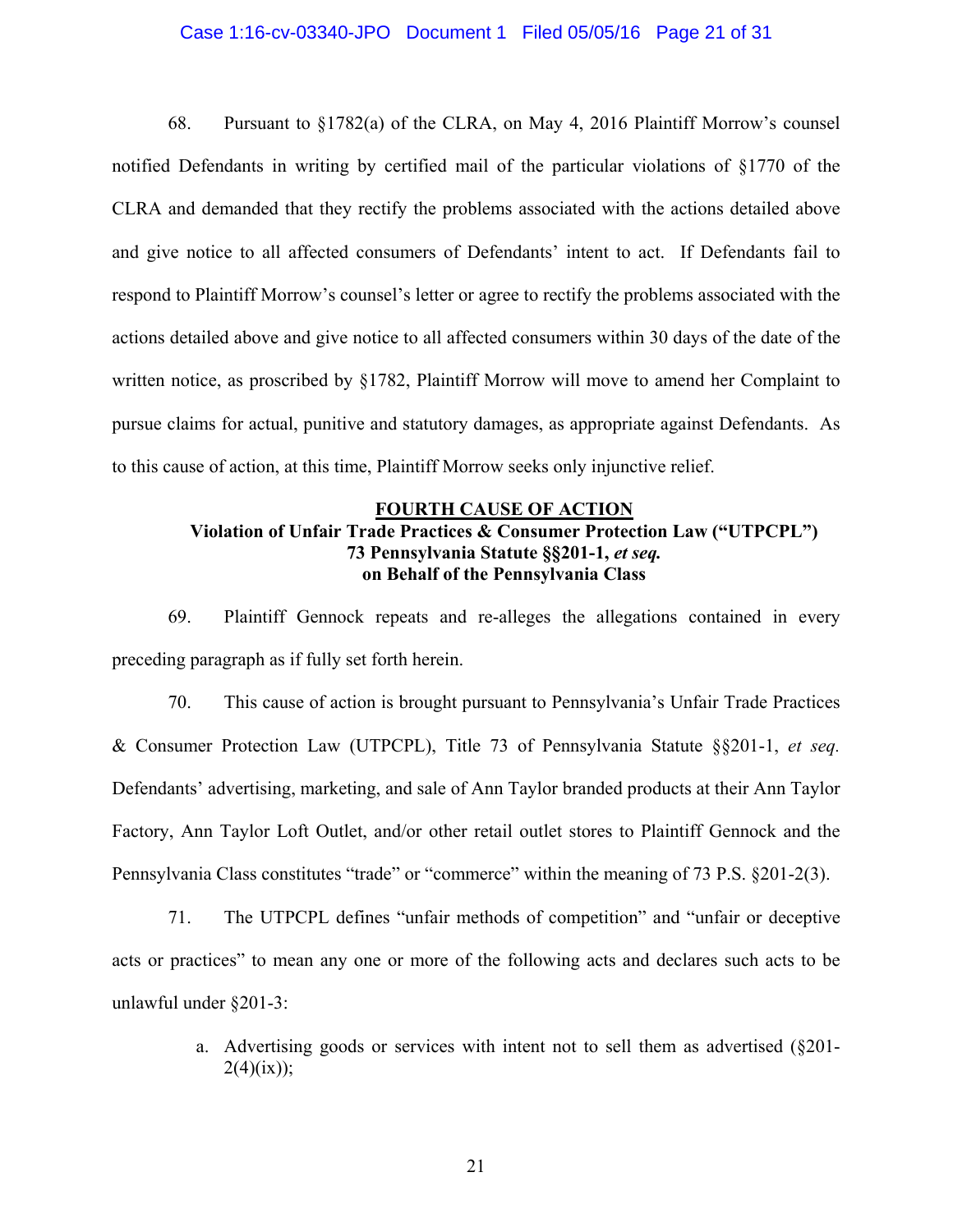- b. Making false or misleading statements of fact concerning the reasons for, existence of, or amounts of price reductions  $(\S 201-2(4)(\text{xi}));$
- c. Engaging in any other fraudulent or deceptive conduct which creates a likelihood of confusion or of misunderstanding  $(\$201-2(4)(xx))$ .

72. Defendants violated and continue to violate the UTPCPL by engaging in the above conduct proscribed under 73 P.S. §201-2(3) in transactions with Plaintiff Gennock and the proposed Pennsylvania Class which were intended to result in, and did result in, the sale of Ann Taylor branded products.

73. Defendants' acts and practices alleged above have misled Plaintiff Gennock and the proposed Pennsylvania Class and are highly likely to create confusion and misunderstanding among the consuming public. Plaintiff Gennock relied on Defendants' fraudulent and deceptive representations regarding their "market" prices for Ann Taylor branded products that Defendants sell at their Ann Taylor Factory Store, Ann Taylor Loft Outlet Store, and/or other retail outlet stores. These misrepresentations misled Plaintiff Gennock and the proposed Pennsylvania Class as to the true value of the price reductions because the pants were never offered for sale at \$79.99 and the knit tops were never offered for sale at \$34.99 at Defendants' retail outlet stores. This deceptive pricing scheme gave consumers the false impression that the products were regularly sold for a substantially higher price than they actually were, therefore leading to the false impression that the Ann Taylor branded products were worth more than they actually were.

74. Plaintiff Gennock and the proposed Pennsylvania Class would not have purchased such products but for Defendants' misleading and false advertisements. As a direct and proximate result of Defendants' misrepresentations, Plaintiff Gennock and the proposed Pennsylvania Class members have suffered injury in fact and have lost money.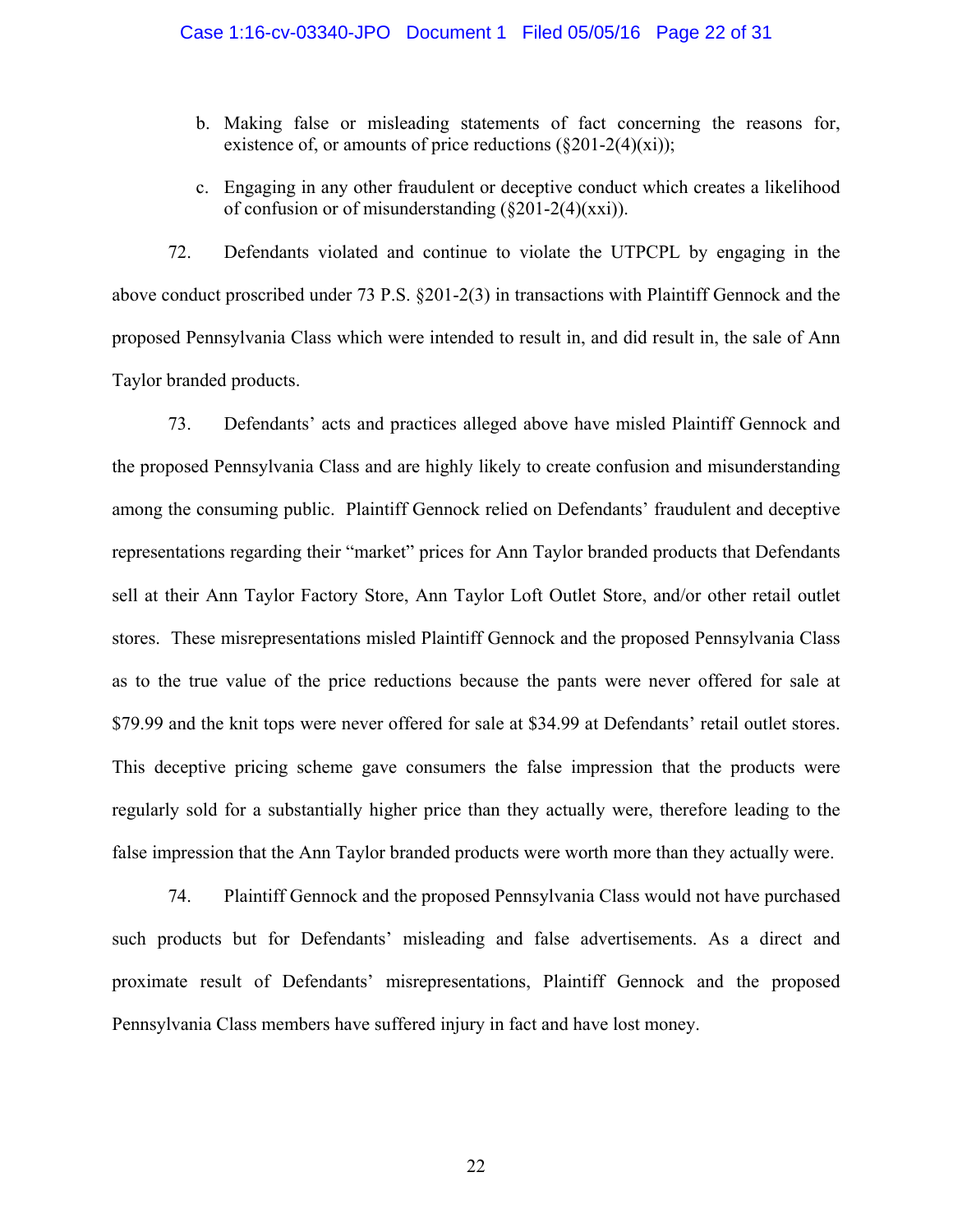### Case 1:16-cv-03340-JPO Document 1 Filed 05/05/16 Page 23 of 31

75. As such, Plaintiff Gennock requests that this Court issue a permanent injunction to restrain Defendants from continuing these unfair practices in violation of the UTPCPL in the future. 73 P.S. §201-4. Plaintiff Gennock also requests that this Court order Defendants to restore the money to her and all proposed Pennsylvania Class members that was acquired as a result of Defendants' unfair and deceptive practices. §201-4.1. Otherwise, Plaintiff Gennock, Pennsylvania Class members, and the broader general public will be irreparably harmed and/or denied an effective and complete remedy. Lastly, Plaintiff Gennock seeks actual damages and requests that the Court exercise its discretion to award treble damages based on Defendants' egregious and systematic misconduct and award Plaintiff Gennock costs and reasonable attorneys' fees. §201-9.2.

# **FIFTH CAUSE OF ACTION Unjust Enrichment on Behalf of the Nationwide Class, or, in the Alternative, on Behalf of the California and Pennsylvania Classes**

76. Plaintiffs repeat and re-allege the allegations contained in every preceding paragraph as if fully set forth herein.

77. Plaintiffs bring this claim individually, as well as on behalf of members of the Nationwide Class, under the law of New York. Although there are numerous permutations of the elements of the unjust enrichment cause of action in the various states, there are a few real differences. In all states, the focus of an unjust enrichment claim is whether the defendant was unjustly enriched. At the core of each state's law are two fundamental elements – the defendant received a benefit from the plaintiff and it would be inequitable for the defendant to retain that benefit without compensating the plaintiff. The focus of the inquiry is the same in each state. Since there is no material conflict relating to the elements of unjust enrichment between the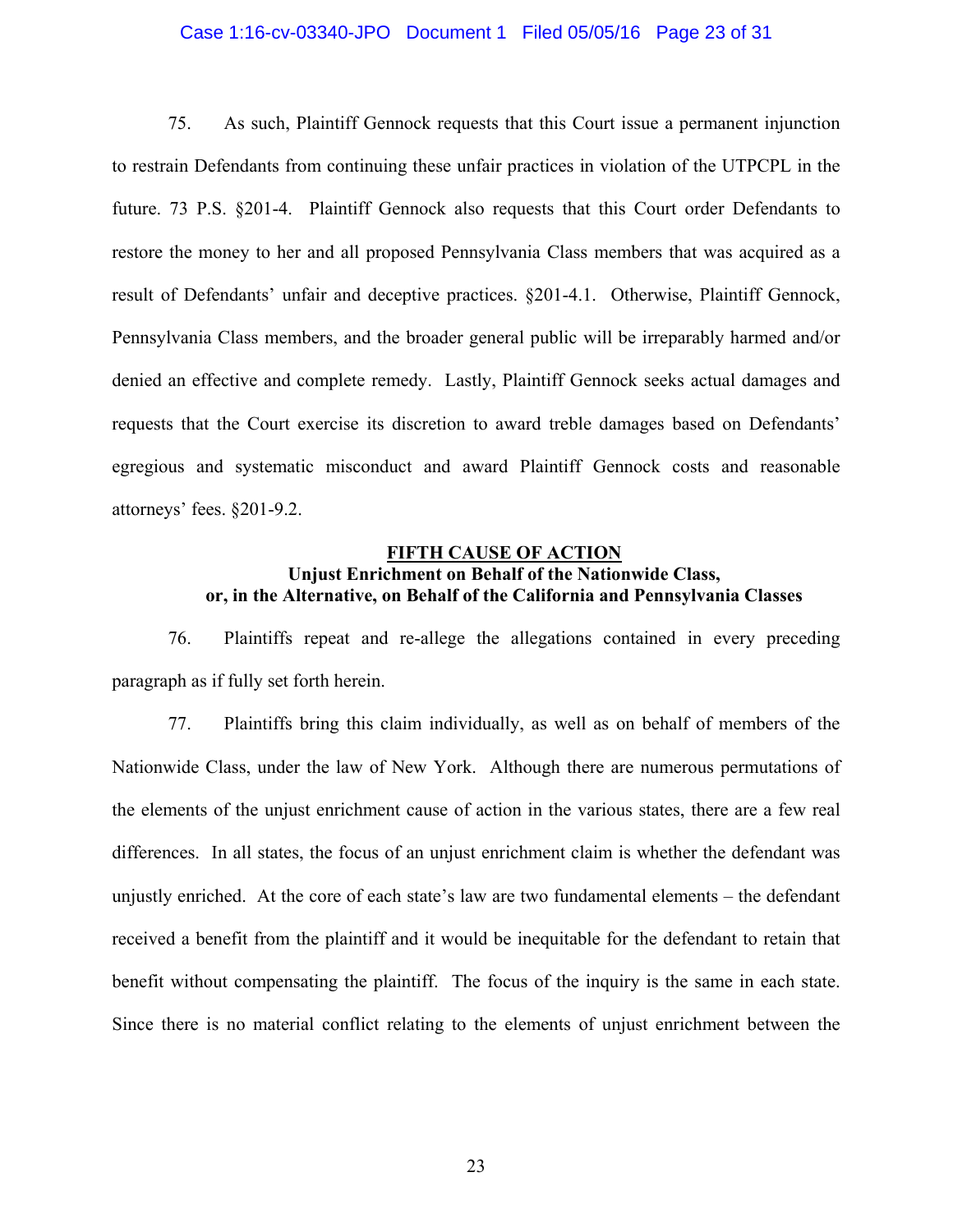# Case 1:16-cv-03340-JPO Document 1 Filed 05/05/16 Page 24 of 31

different jurisdictions from which Class members will be drawn, the law of New York applies to the claims of the Classes.

78. In the alternative, Plaintiffs bring this claim individually as well as on behalf of the California and Pennsylvania Classes.

79. At all times relevant hereto, Defendants deceptively priced, marketed, advertised, and sold merchandise to Plaintiffs and the Classes.

80. Plaintiffs and members of the Classes conferred upon Defendants non-gratuitous payments for merchandise that they would not have if not for Defendants' deceptive pricing, advertising, and marketing. Defendants accepted or retained the non-gratuitous benefits conferred by Plaintiffs and members of the Classes, with full knowledge and awareness that, as a result of Defendants' deception, Plaintiffs and members of the Classes were not receiving a product of the quality, nature, fitness, or value that had been represented by Defendants and reasonable consumers would have expected.

81. Defendants have been unjustly enriched in retaining the revenues derived from purchases of merchandise by Plaintiffs and members of the Classes, which retention, under these circumstances, is unjust and inequitable because Defendants misrepresented, among other things, that their merchandise was being offered at a significant discount, which caused injuries to Plaintiffs and members of the Classes because they paid for, and/or paid a price premium due to the misleading pricing and advertising.

82. Retaining the non-gratuitous benefits conferred upon Defendants by Plaintiffs and members of the Classes under these circumstances made Defendants' retention of the nongratuitous benefits unjust and inequitable. Thus, Defendants must pay restitution to Plaintiffs and members of the Classes for unjust enrichment, as ordered by the Court.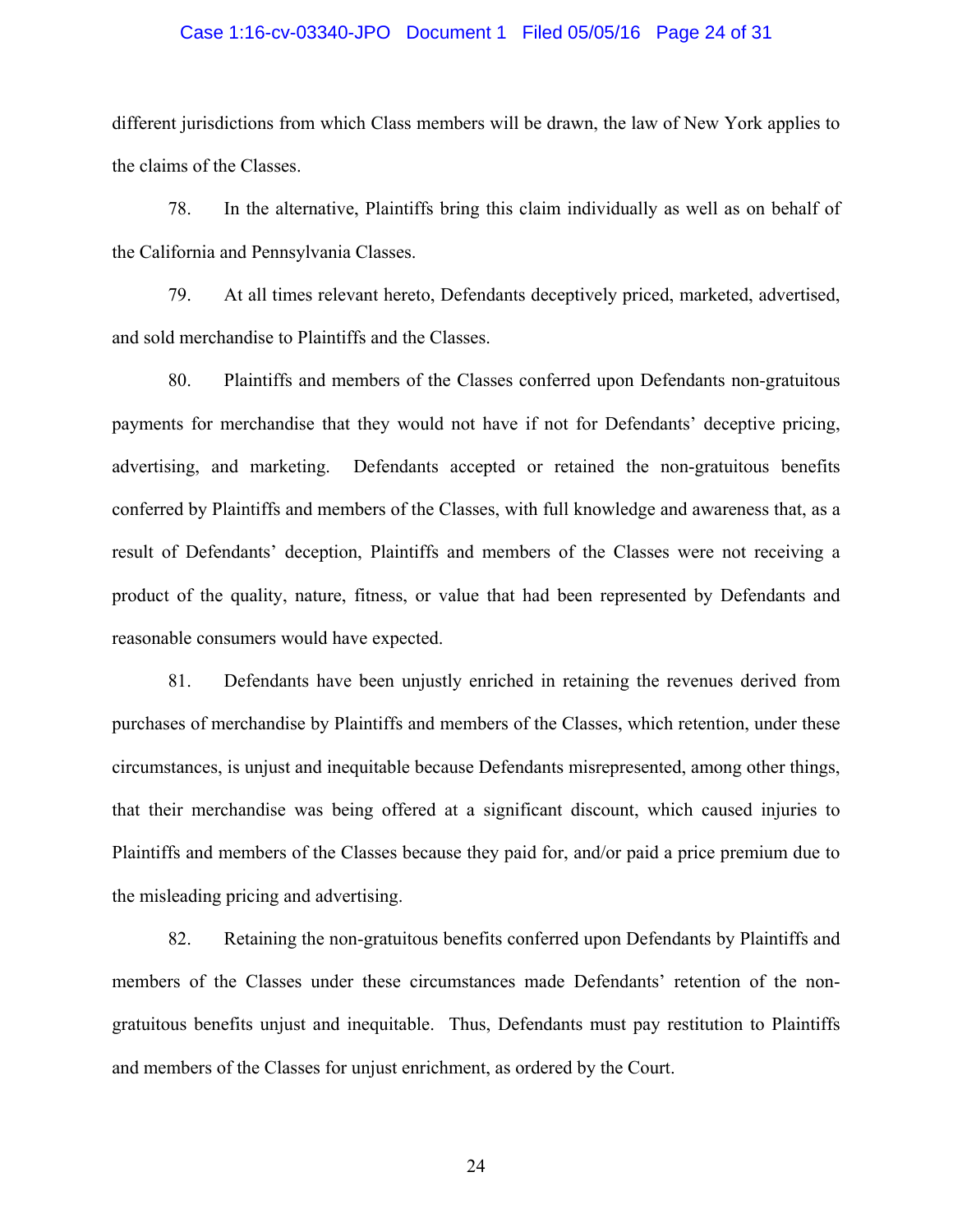# **SIXTH CAUSE OF ACTION Violations of the Consumer Protection Laws on Behalf of Classes in the States with Similar Laws**

83. Plaintiffs repeat and re-allege the allegations contained in every preceding paragraph as if fully set forth herein.

84. Plaintiffs bring this Count individually under the laws of California and Pennsylvania and on behalf of all other persons who have purchased Defendants' merchandise in states having similar laws regarding consumer fraud and deceptive trade practices.

85. Plaintiffs and each of the other members of the Classes are consumers, purchasers entitled to the protection of the consumer protection laws of the states in which they purchased merchandise from Defendants.

86. The consumer protection laws of the states in which Plaintiffs and the other members of the Classes purchased Defendants' merchandise declare that unfair or deceptive acts or practices, in the conduct of trade or commerce, are unlawful.

87. Forty-one states and the District of Columbia have enacted statutes designed to protect consumers against unfair, deceptive, fraudulent, and unconscionable trade, business practices, and false advertising that allow consumers to bring private and/or class actions. These statutes are found at:

- a. Alabama Deceptive Trade Practices Act, Ala. Code §8-19-1, *et seq.*;
- b. Alaska Unfair Trade Practices and Consumer Protection Act, Alaska Code §45.50.471, *et seq.*;
- c. Arkansas Deceptive Trade Practices Act, Ark. Code Ann. §4-88-101, *et seq*.;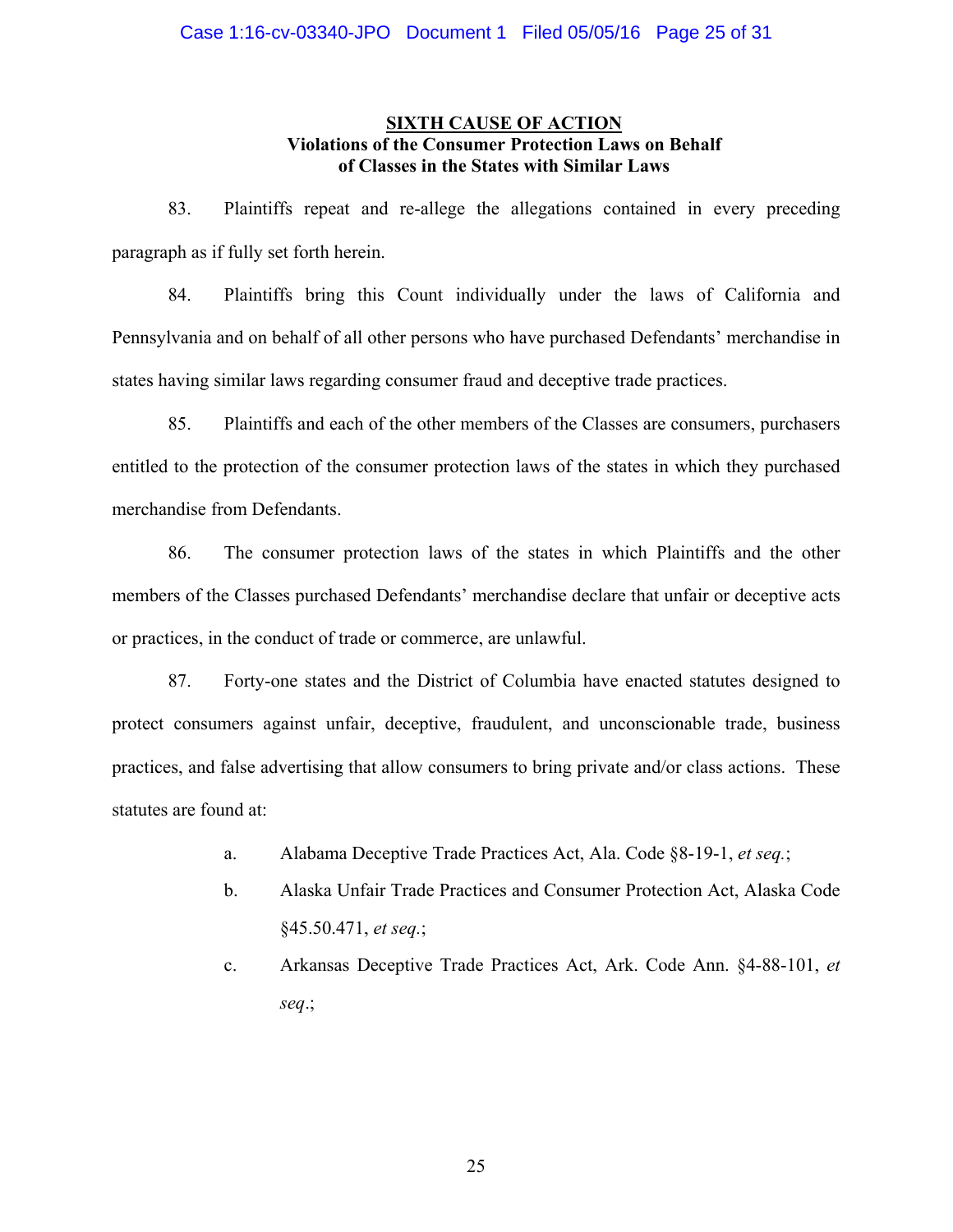- d. California Consumer Legal Remedies Act, Cal. Civ. Code §1750, *et seq.*, and California's Unfair Competition Law, Cal. Bus. & Prof. Code §17200 *et seq*.;
- e. Colorado Consumer Protection Act, Colo. Rev. Stat. §6-1-101, *et seq.*;
- f. Connecticut Unfair Trade Practices Act, Conn. Gen. Stat. §§42-110a, *et seq.*;
- g. Delaware Deceptive Trade Practices Act, Del. Code tit. 6, §2511, *et seq.*;
- h. District of Columbia Consumer Protection Procedures Act, D.C. Code §28 3901, *et seq.*;
- i. Florida Deceptive and Unfair Trade Practices Act, Fla. Stat. Ann. §501.201, *et seq.*;
- j. Georgia Fair Business Practices Act, Ga. Code Ann. §10-1-390, *et seq.*;
- k. Hawaii Unfair and Deceptive Practices Act, Hawaii Revised Statutes §480-1, *et seq.*, and Hawaii Uniform Deceptive Trade Practices Act, Haw. Rev. Stat. §481A-1, *et seq.*;
- l. Idaho Consumer Protection Act, Idaho Code Ann. §48-601, *et seq.*;
- m. Illinois Consumer Fraud and Deceptive Business Practices Act, 815 Ill. Comp. Stat. Ann. 505/1, *et seq.*;
- n. Kansas Consumer Protection Act, Kan. Stat. Ann §50-623, *et seq.*;
- o. Kentucky Consumer Protection Act, Ky. Rev. Stat. Ann. §367.110, *et seq.*, and the Kentucky Unfair Trade Practices Act, Ky. Rev. Stat. Ann. §365.020, *et seq.*;
- p. Louisiana Unfair Trade Practices and Consumer Protection Law, La. Rev. Stat. Ann. §51:1401, *et seq.*;
- q. Maine Unfair Trade Practices Act, Me. Rev. Stat. Ann. tit. 5, §205A, *et seq.*, and Maine Uniform Deceptive Trade Practices Act, Me. Rev. Stat. Ann. Tit. 10, §1211, *et seq.*;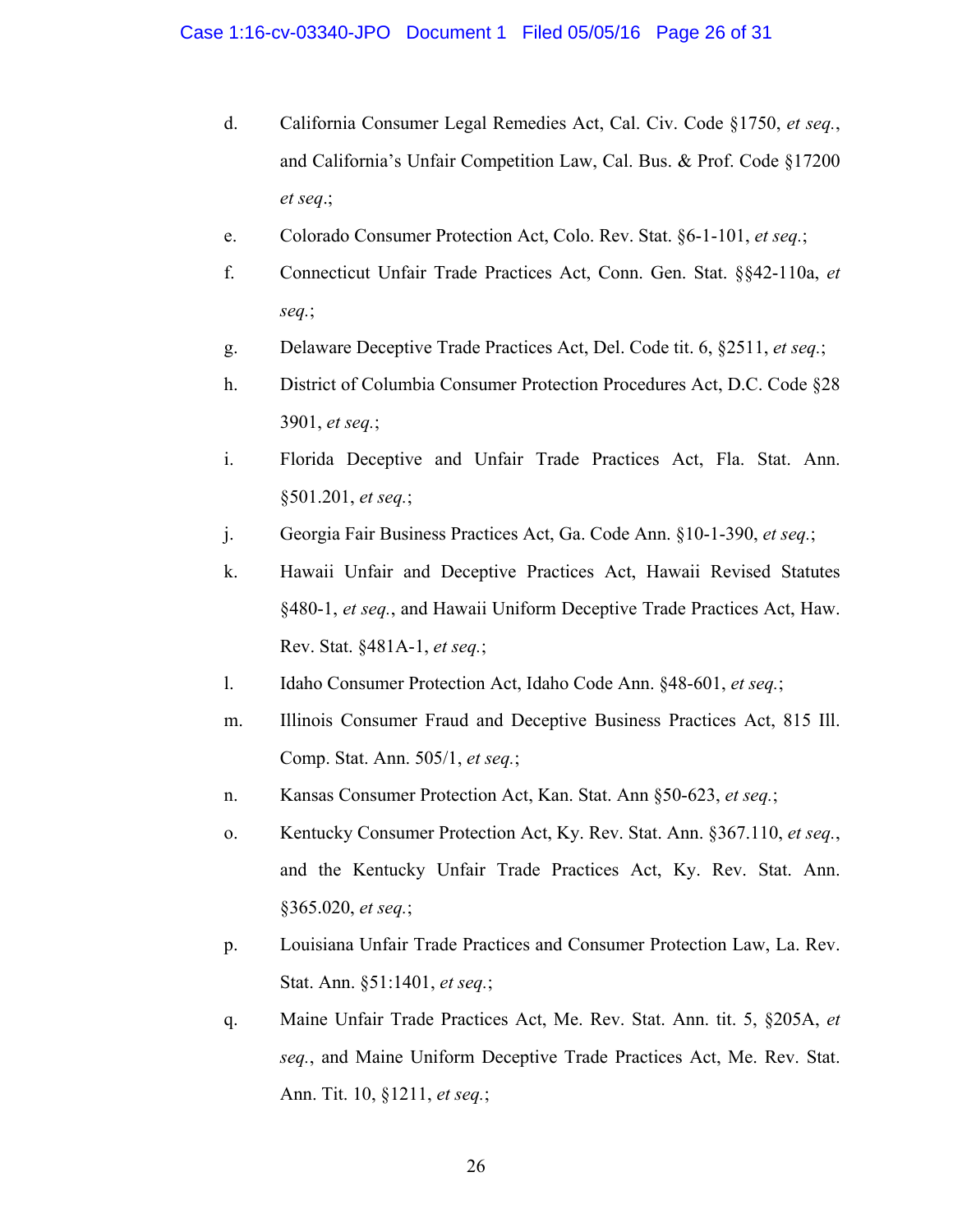- r. Massachusetts Unfair and Deceptive Practices Act, Mass. Gen. Laws ch. 93A, §1, *et seq*.;
- s. Michigan Consumer Protection Act, Mich. Comp. Laws §445.901, *et seq.*;
- t. Minnesota Prevention of Consumer Fraud Act, Minn. Stat. Ann. §325F.68 *et seq.*, and Minnesota Uniform Deceptive Trade Practices Act, Minn. Stat. §325D.44, *et seq.*;
- u. Mississippi Consumer Protection Act, Miss. Code Ann. §§75-24-1, *et seq.*;
- v. Missouri Merchandising Practices Act, Mo. Rev. Stat. §407.010, *et seq.*;
- w. Montana Unfair Trade Practices and Consumer Protection Act, Mont. Code Ann. §30-14-101, *et seq.*;
- x. Nebraska Consumer Protection Act, Neb. Rev. Stat. §59-1601, *et seq.*, and the Nebraska Uniform Deceptive Trade Practices Act, Neb. Rev. Stat. §87-301, *et seq.*;
- y. Nevada Trade Regulation and Practices Act, Nev. Rev. Stat. §598.0903, *et seq.*;
- z. New Hampshire Consumer Protection Act, N.H. Rev. Stat. §358-A:1, *et seq*.;
- aa. New Jersey Consumer Fraud Act, N.J. Stat. Ann. §56:8 1, *et seq.*;
- bb. New Mexico Unfair Practices Act, N.M. Stat. Ann. §57 12 1, *et seq.*;
- cc. New York Deceptive Acts and Practices Act, N.Y. Gen. Bus. Law §349, *et seq.*;
- dd. North Dakota Consumer Fraud Act, N.D. Cent. Code §51 15 01, *et seq.*;
- ee. Ohio Consumer Sales Practices Act, Ohio Rev. Code Ann. §1345.01, *et seq*.; Ohio Admin. Code §109:4-3-02, 109:4-3-03, and 109:4-3-10;
- ff. Oklahoma Consumer Protection Act, Okla. Stat. tit. 15, §751, *et seq.*;
- gg. Oregon Unfair Trade Practices Act, Ore. Rev. Stat. §646.605, *et seq*.;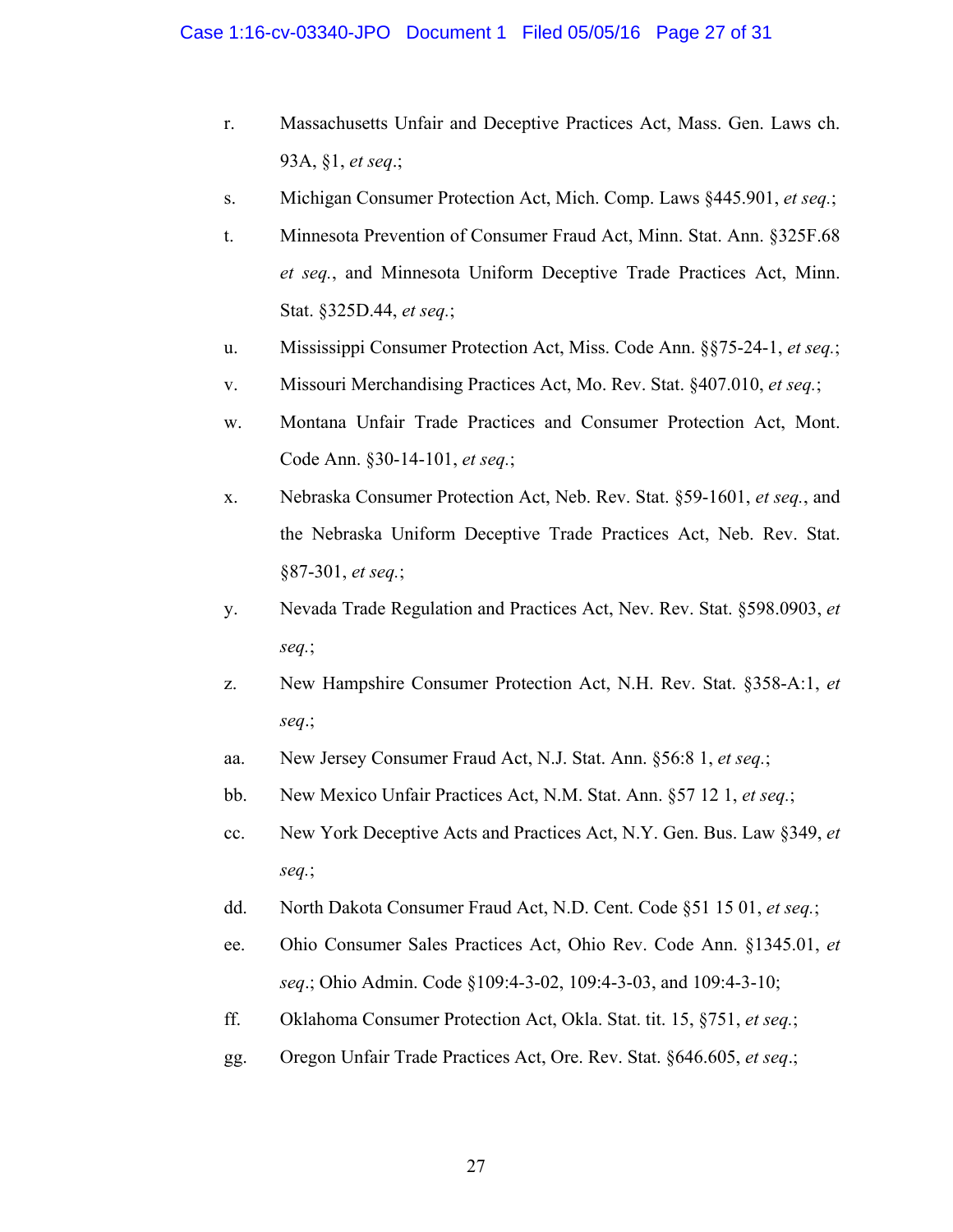- hh. Pennsylvania Unfair Trade Practices & Consumer Protection Law, 73 P.S. §§201-1, *et seq.*;
- ii. Rhode Island Unfair Trade Practices and Consumer Protection Act, R.I. Gen. Laws §6-13.1-1, *et seq.*;
- jj. South Carolina Unfair Trade Practices Act, S.C. Code Ann. §39-5-10, *et seq.*;
- kk. South Dakota's Deceptive Trade Practices and Consumer Protection Law, S.D. Codified Laws §37 24 1, *et seq.*;
- ll. Tennessee Consumer Protection Act, Tenn. Code Ann. §47-18-101, *et seq.*;
- mm. Vermont Consumer Fraud Act, Vt. St. Ann. tit. 9, §2451 *et seq.*;
- nn. Washington Consumer Fraud Act, Wash. Rev. Code §19.86.010, *et seq.*;
- oo. West Virginia Consumer Credit and Protection Act, W. Va. Code §46A-6- 101, *et seq.*; and
- pp. Wisconsin Deceptive Trade Practices Act, Wis. Stat. §100.18, *et seq.*

88. Defendants' merchandise constitutes products to which these consumer protection laws apply.

89. In the conduct of trade or commerce regarding the pricing, advertising, marketing, and sale of their merchandise, Defendants engaged in one or more unfair or deceptive acts or practices, including but not limited to, uniformly representing to Plaintiffs and each member of the Classes by means of the pricing and advertising of their merchandise that it was, among other things, being offered at a discount, as described herein.

90. Defendants' representations and omissions were false, untrue, misleading, deceptive, and/or likely to deceive.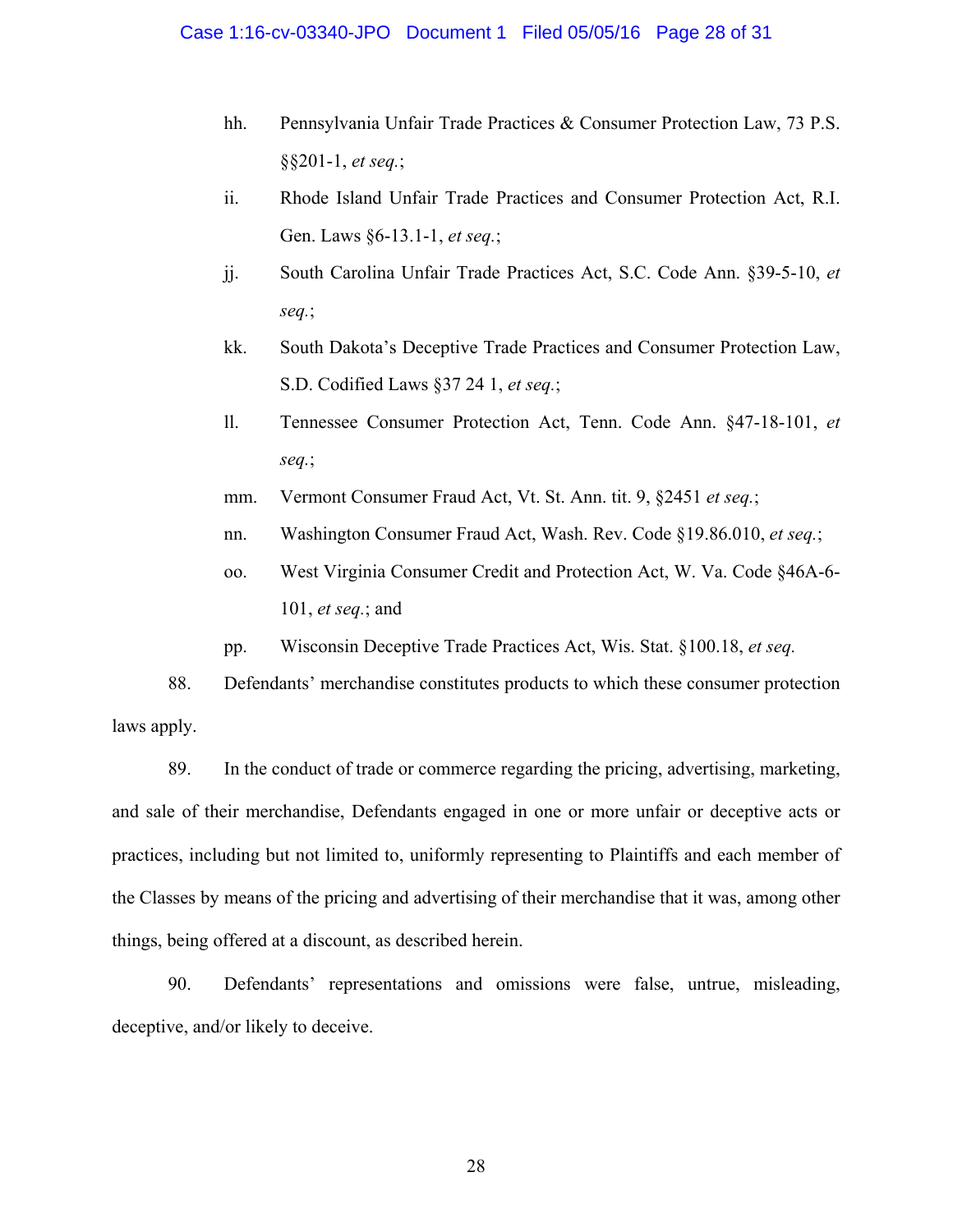# Case 1:16-cv-03340-JPO Document 1 Filed 05/05/16 Page 29 of 31

91. Defendants knew, or should have known, that their representations and omissions were false, untrue, misleading, deceptive, and/or likely to deceive.

92. Defendants used or employed such deceptive and unlawful acts or practices with the intent that Plaintiffs and members of the Classes rely thereon.

93. Plaintiffs and the other members of the Classes did so rely.

94. Plaintiffs and the other members of the Classes purchased merchandise sold by Defendants which misrepresented the magnitude of the price discounts offered for the merchandise.

95. Plaintiffs and the other members of the Classes would not have purchased such merchandise but for Defendants' deceptive and unlawful acts.

96. As a result of Defendants' conduct, Plaintiffs and the other members of the Classes sustained damages in amounts to be proven at trial.

97. Defendants' conduct showed complete indifference to, or conscious disregard for, the rights of others such that an award of punitive and/or statutory damages is appropriate under the consumer protection laws of those states that permit such damages to be sought and recovered.

### **VI. PRAYER FOR RELIEF**

98. Wherefore, Plaintiffs, on behalf of themselves and on behalf of the other members of the Classes, request that this Court award relief against Defendants as follows:

a. An order certifying the class and designating Siobhan Morrow and Ashley Gennock as the Class Representatives and their counsel as Class Counsel;

b. Awarding damages to Plaintiffs and the proposed Classes members;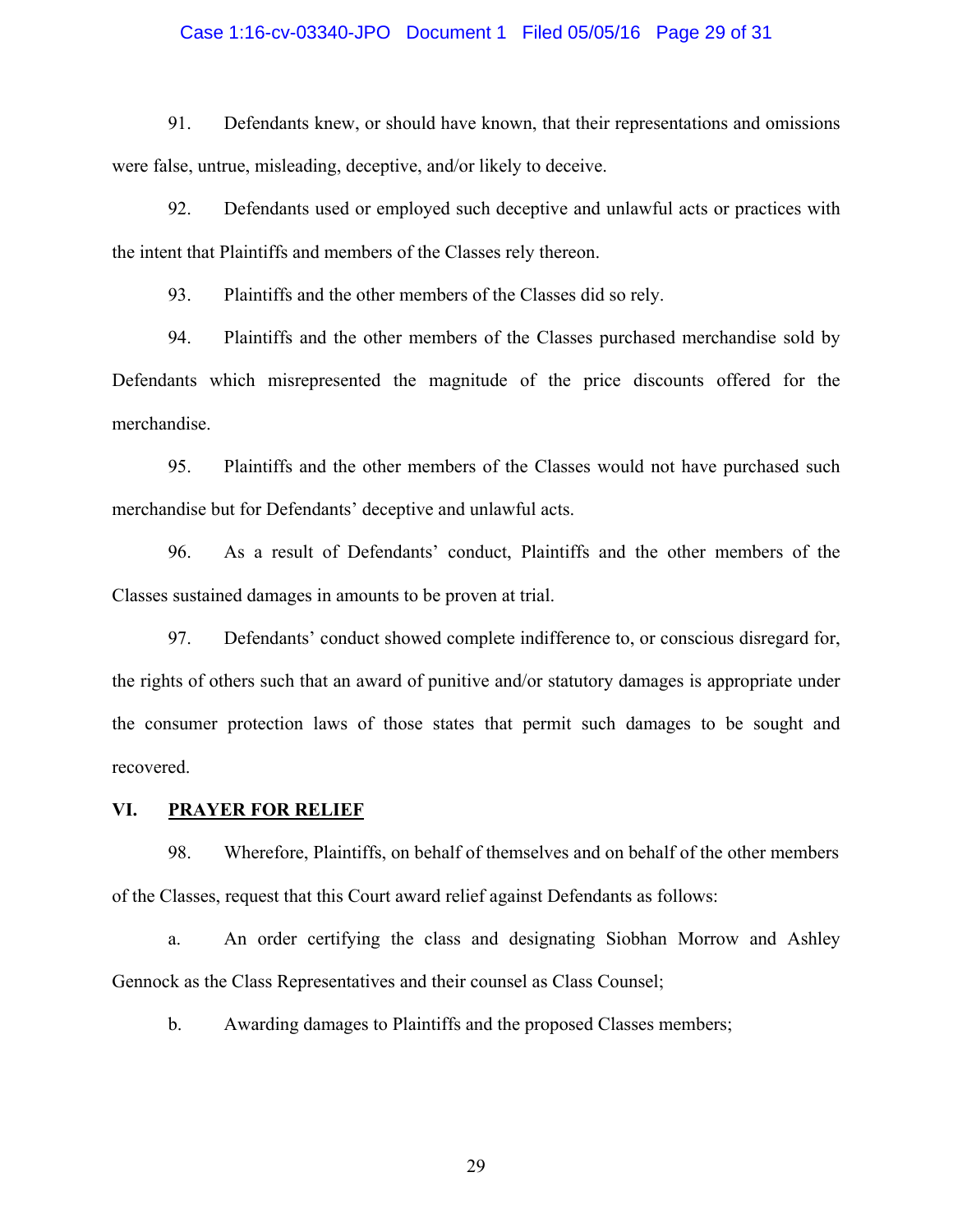## Case 1:16-cv-03340-JPO Document 1 Filed 05/05/16 Page 30 of 31

c. Awarding restitution and disgorgement of all profits and unjust enrichment that Defendants obtained from Plaintiffs and the Class members as a result of their unlawful, unfair and fraudulent business practices described herein;

d. Awarding declaratory and injunctive relief as permitted by law or equity, including: enjoining Defendants from continuing the unlawful practices as set forth herein, and directing Defendants to identify, with Court supervision, victims of their misconduct and pay them all money they are required to pay;

e. Order Defendants to engage in a corrective advertising campaign;

- f. Awarding attorneys' fees and costs; and
- g. For such other and further relief as the Court may deem necessary or appropriate.

### **VII. DEMAND FOR JURY TRIAL**

Plaintiffs hereby demand a jury trial for all of the claims so triable.

Dated: May 4, 2016 *s*/ Joseph P. Guglielmo Joseph P. Guglielmo Erin Green Comite SCOTT+SCOTT, ATTORNEYS AT LAW, LLP The Chrysler Building 405 Lexington Avenue, 40th Floor New York, NY 10174 Telephone: 212-223-6444 Facsimile: 212-223-6334 jguglielmo@scott-scott.com ecomite@scott-scott.com

# **CARLSON LYNCH SWEET KILPELA & CARPENTER, LLP**

Todd D. Carpenter 402 West Broadway, 29th Floor San Diego, California 92101 Telephone: (619) 347-3517 Facsimile: (619) 756-6990 tcarpenter@carlsonlynch.com